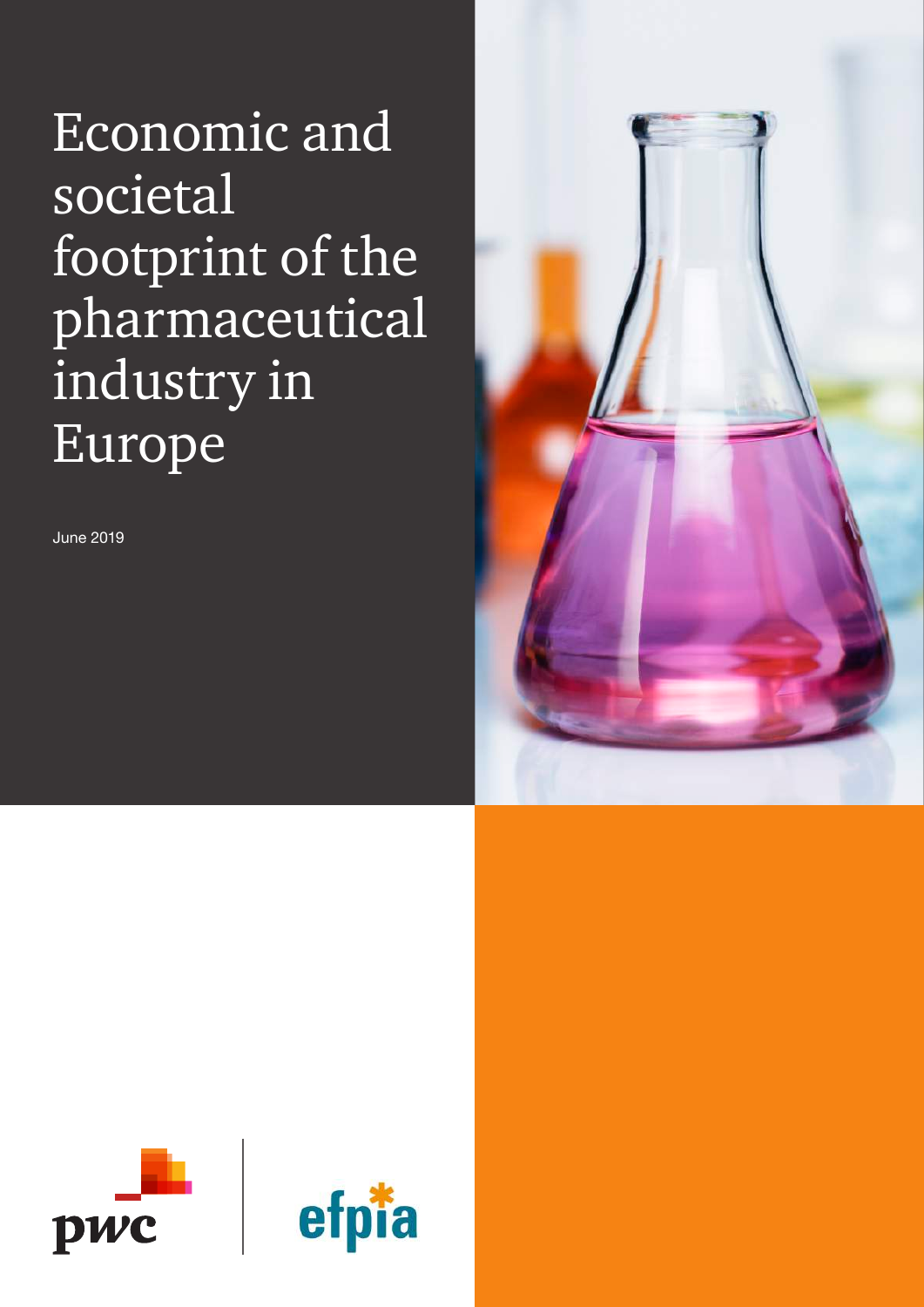## Foreword from EFPIA



Nathalie Moll Director General, EFPIA

I firmly believe that building a strong European economy, a cohesive European society and a healthy population are inextricably linked. It is one of the things that makes our sector unique. As an industry we invest a greater percentage of revenue in research and development than any other sector, we are an integral part of Europe's economic landscape and most importantly, our medicines transform the lives of patients and the way we manage our healthcare.

To help inform policy and shape industrial strategy, EFPIA commissioned PwC to conduct an analysis of the economic and societal impact of the pharmaceutical industry in Europe. PwC's analysis shows the impact on patients' lives across a selection of diseases. In addition, it indicates that, in 2016, 2.5 million jobs were supported by the pharmaceutical sector, with the average Gross Value Added per employee significantly higher than that of other key R&D sectors at €156,000. The activities of pharmaceutical companies directly contributed nearly €100 billion to EU economies, with an additional €106 billion provided through the supply chain and employee spending.

The race to attract life-science research, development and manufacturing and investment is a global endeavour. The number of new medicine approvals in the US is outstripping approvals in the EU and the gap is continuing to grow, all in the context of increasing competition from China and the Far East.

What does this mean for Europe? As a recent report<sup>1</sup> from the European Political Strategy Centre stated:

"Particular attention needs to be paid to areas:

- a. where Europe possesses or is developing a competitive advantage,
- b. chooses to prioritise and invest public resources, given their importance in addressing societal challenges,
- c. sees as vital to its strategic autonomy."

Given its dual role as a driver of economic growth and significant positive impact on public health, the research-based pharmaceutical industry is one of the industries of critical strategic importance that Europe can benefit from by fostering and supporting innovation, in particular by offering a predictable regulatory environment and incentives model.

The report underlines the economic and societal contribution of the innovative pharmaceutical industry to the European economy. From employment to investment, research to new treatments, as an industry, we won't rest in creating a healthier future for Europe.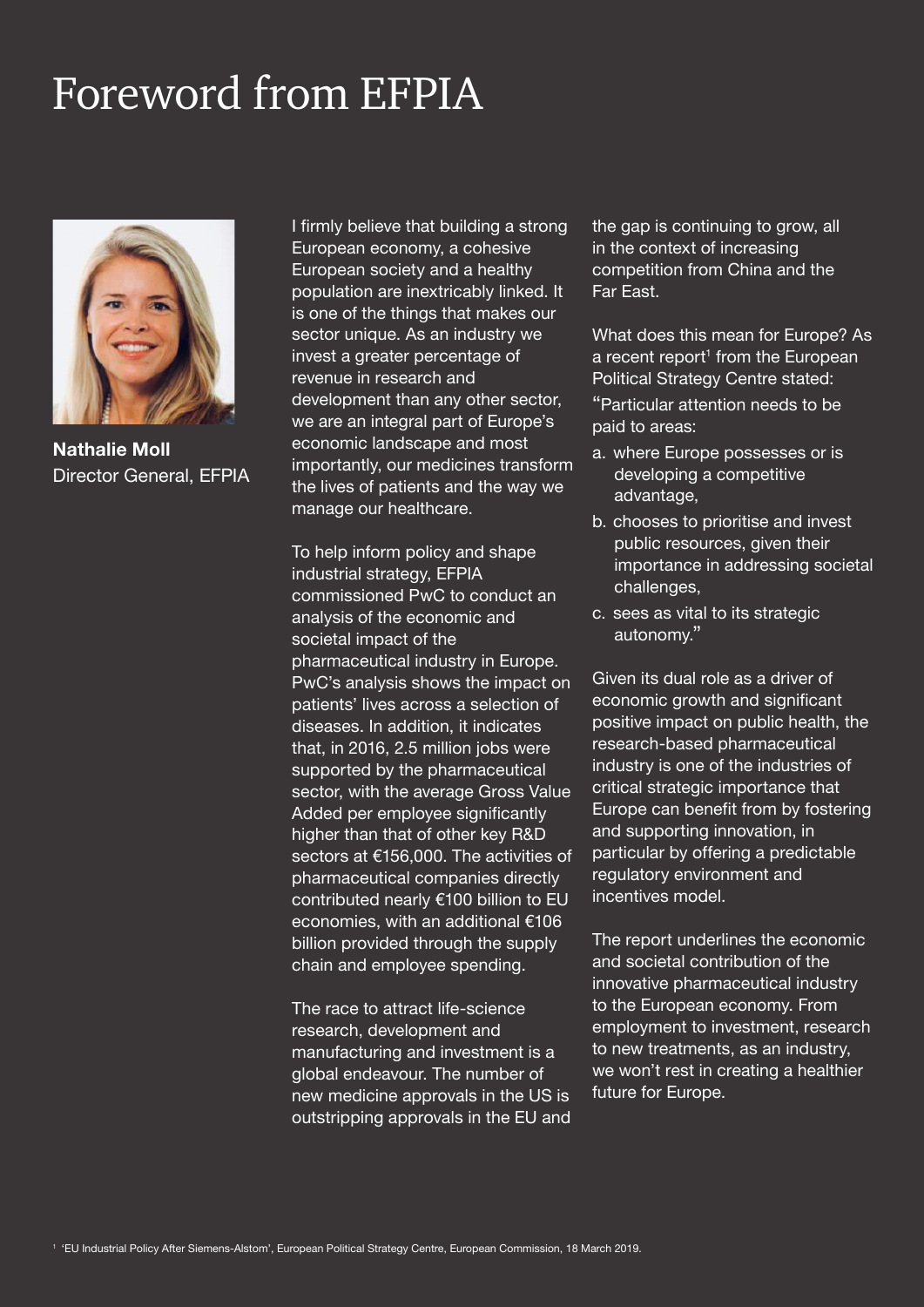### Foreword from PwC



Jo Pisani Partner, PwC UK

We are pleased to support EFPIA on this important piece of work and we thank the companies and industry bodies who have contributed and helped make this work possible.

The pharmaceutical industry has delivered substantial value to the health of European Union (EU) citizens over decades and delivered significant economic value through the research, manufacturing and commercialisation activities that are conducted in Europe. Continued research and the application of new technologies mean that treatments and cures for many more diseases are within grasp. However, with many EU health economies having to manage the increasing health costs of an ageing population and an increase in chronic diseases

there has been continued scrutiny on the affordability of medicines, and in particular, the need for intellectual property incentives to stimulate research and commercialisation of new therapies.

This debate should consider the benefits of innovative medicine as well as costs. We hope that our research is valuable in driving productive dialogue and further informs the debate by assessing the overall contribution of the industry to economic prosperity and employment, the health and societal benefits of innovations in specific areas of medicine, and by reviewing the importance of incentive mechanisms in driving continued R&D and commercialisation.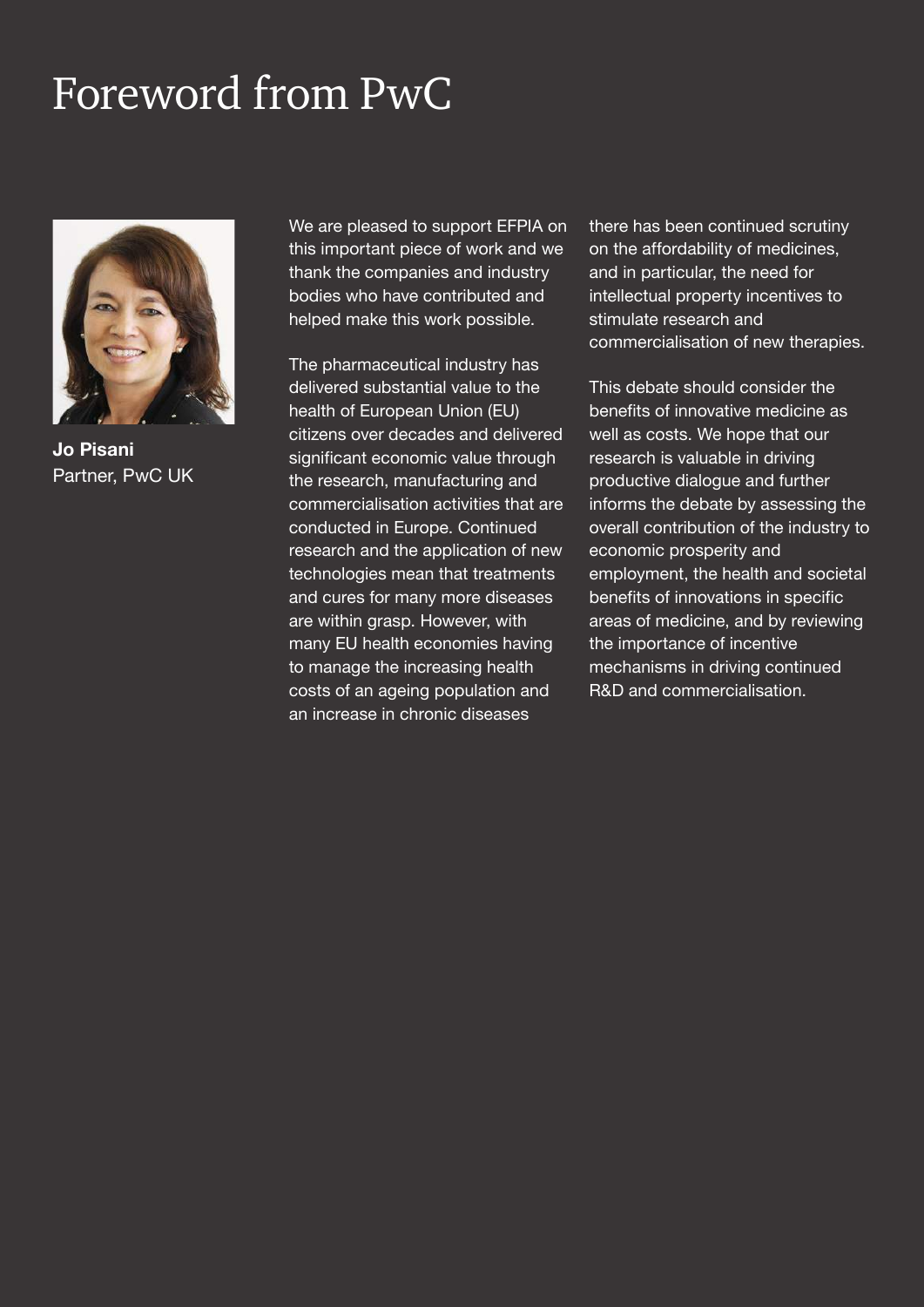

## Contents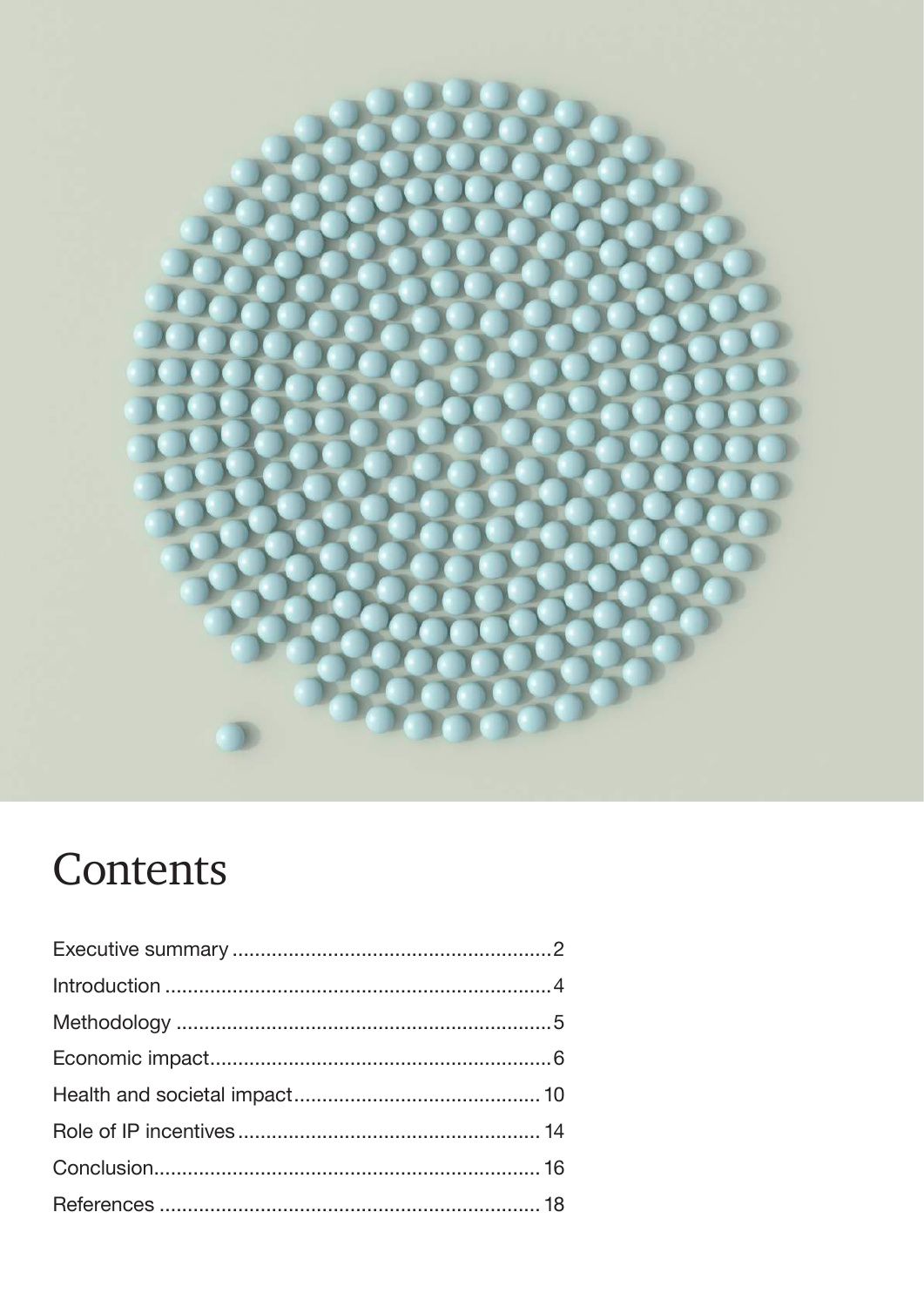# Abbreviations

| <b>ART</b>        | Antiretroviral therapy                                            |
|-------------------|-------------------------------------------------------------------|
| <b>EFPIA</b>      | European Federation of Pharmaceutical Industries and Associations |
| <b>EMA</b>        | <b>European Medicines Agency</b>                                  |
| <b>EU</b>         | <b>European Union</b>                                             |
| <b>GDP</b>        | <b>Gross Domestic Product</b>                                     |
| <b>GTAP</b>       | Global Trade Analysis Project                                     |
| <b>GVA</b>        | <b>Gross Value Added</b>                                          |
| <b>HAART</b>      | <b>Highly Active Antiretroviral Therapy</b>                       |
| HER <sub>2+</sub> | Human Epidermal growth factor Receptor 2-positive                 |
| <b>HLY</b>        | <b>Healthy Life Year</b>                                          |
| $HR+$             | Hormone Receptor-positive                                         |
| IP                | <b>Intellectual Property</b>                                      |
| <b>QALY</b>       | <b>Quality Adjusted Life Year</b>                                 |
| <b>R&amp;D</b>    | Research & Development                                            |
| <b>SME</b>        | Small and Medium sized Enterprise                                 |
| <b>STEM</b>       | Science, Technology, Engineering and Mathematics                  |
| <b>STR</b>        | Single Tablet Regimen                                             |
| <b>TA</b>         | <b>Therapeutic Area</b>                                           |
| <b>WHO</b>        | <b>World Health Organization</b>                                  |
|                   |                                                                   |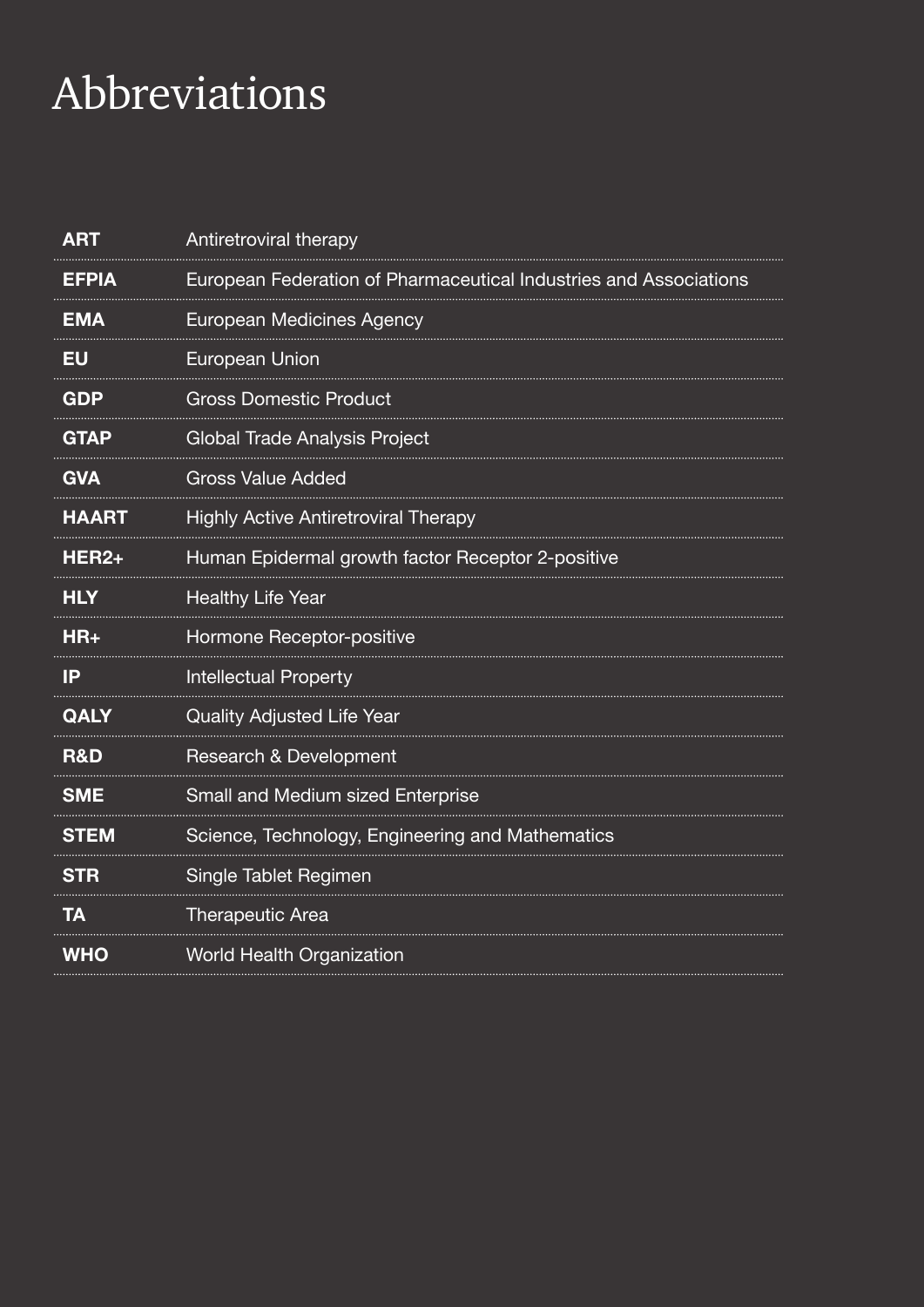### Executive summary

We have shown that the whole of the pharmaceutical industry across the EU in 2016 contributed to...

€206 billion

in Gross Value Added and...

Medicines benefit millions of people on a daily basis. In just a subset of medicines within HIV (HAART) and breast cancer (HER2+, HR+) we saw that...

### Over 650,000

people in the EU were treated with these medicines between 2007–2017, who are estimated to have gained around...





2 million

healthy life years, leading to around...

46% of people employed directly by the industry are women

## €27 billion



In productivity gains for EU economies, and approximately...



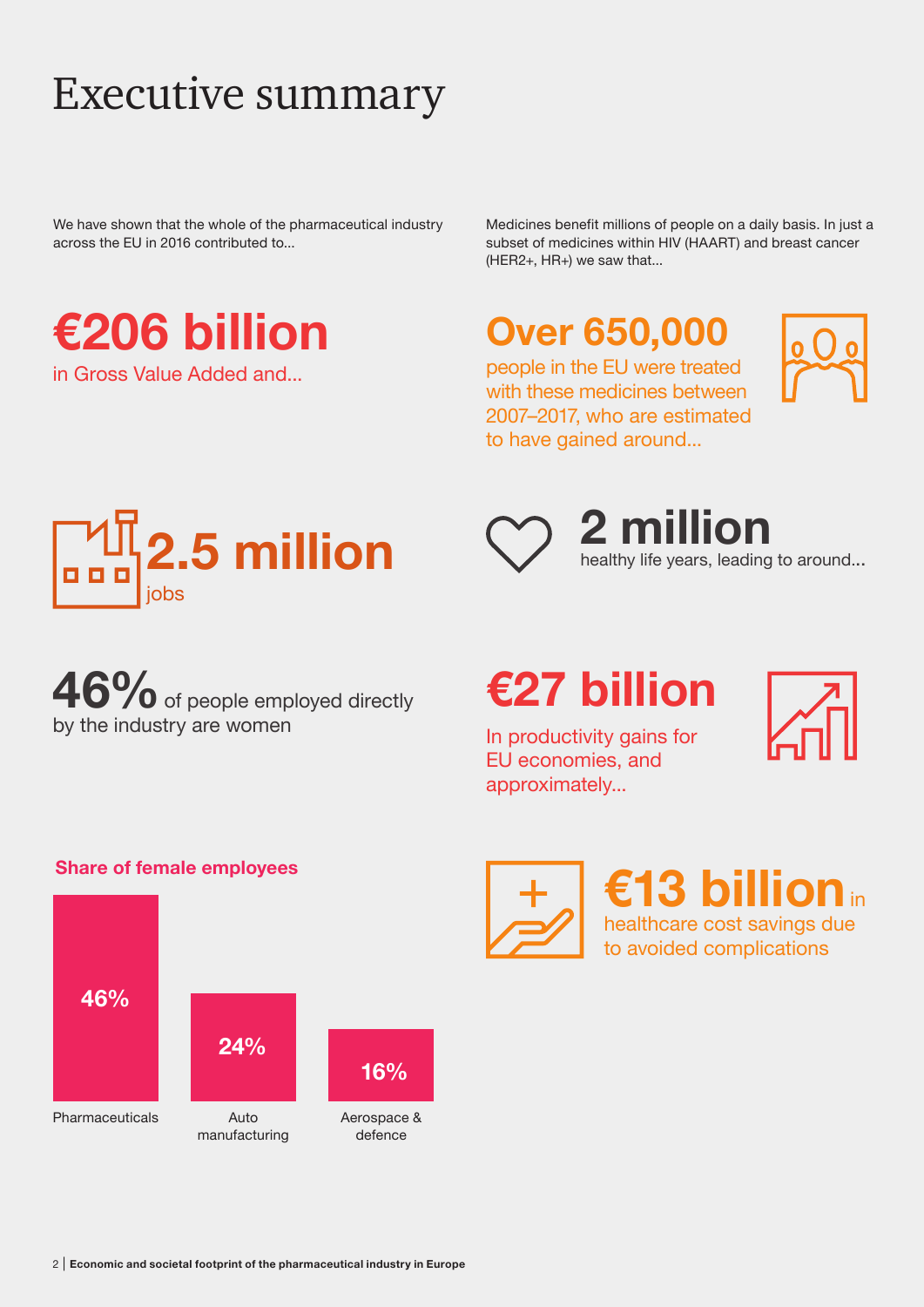

The value of the pharmaceutical industry to both patients and society is often lost in the public debate surrounding medicine prices. This analysis seeks to highlight the broader value that the research-based industry delivers to the wider European community.

The pharmaceutical industry is a major contributor to the European economy. We estimate that in total, it contributed €206 billion in Gross Value Added (GVA) and 2.5 million jobs in 2016, equivalent to 1.4% of the EU's combined GDP and 0.9% of the region's employment<sup>1</sup>. The largest contributions are made in Germany, the United Kingdom and France. As well as supporting a significant number of jobs, the industry has been making strides in areas of representation and gender equality and compares favourably with other key industries. In 2016, 46% of the pharmaceutical industry's workforce were women.

However, the benefits brought by pharmaceutical innovation are not just economic. The industry improves the lives of millions of Europeans through its contributions to public healthcare and wider societal benefits. In order to illustrate some of these benefits, we investigated two therapeutic areas – breast cancer and HIV – as case studies, measuring the impact of a selection of medicines in each case study.

The advent of targeted breast cancer treatments designed to treat specific genotypes have resulted in an estimated gain of over one million healthy life years in Europe for patients treated with selected medicines between 2007 and 2017, and have delivered a wider impact on both patients' family members and the broader breast cancer population.

Prior to the advent of highly active antiretroviral therapy (HAART), an HIV diagnosis was almost a death sentence. The development of HAART therapy has turned HIV into a treatable disease, and this is evidenced in the increases in healthy life years and increases in productivity it has brought to the European HIV population. For patients treated between 2007 and 2017, the HAART therapies we looked at are estimated to lead to a gain of 800,000 healthy life years and €22 billion of productivity. Outside of the quantifiable gains in healthy life years and productivity, these innovations have the potential to reduce both health inequalities and HIV transmission rates.

It is worth noting that the benefits quantified in our analysis represent only a fraction of the overall health and societal contribution of the pharmaceutical industry in Europe. Our analysis focused only on specific medicines within two therapeutic areas. New, more effective drug therapies improve the psychosocial health of patients, family members and the

community, which our analysis has not quantified. We also have not accounted for the effect of improved health on increases in informal employment, such as domestic work, childcare, and family caretaking, the imputed value of such is estimated at 20 to 40% of EU GDP2 . Moreover, the medicines have a ripple effect in that all of them have helped pave the way for further innovations across different medical disciplines.

The current EU incentives model, which includes Supplementary Protection Certificates, Regulatory Data Protection, Orphan Market Exclusivity and Paediatric Rewards, is fundamental to ensuring a strong pharmaceutical industry in Europe. It has helped to generate investment in areas with previously unmet needs and fostered a thriving industry that makes a significant contribution to the European economy and society. A survey of 18 EFPIA corporate members reinforces the importance of these incentives. Respondents indicated that, within the current incentives environment, they have increased investment in the EU over the past three years. Members indicated that intellectual property (IP) incentives and faster market access are the leading factors influencing R&D investment decisions, and that dismantling the current incentive model would have a negative impact on their R&D and Commercial operations in Europe. Drastically changing the incentives model therefore risks damaging the pharmaceutical industry's ability to deliver value in Europe.

<sup>1</sup> GVA captures the gross economic contribution that a sector makes to the economy, in terms of the value that its activities add to overall economic output. GVA is broadly equivalent to GDP but it excludes some indirect taxes. It is commonly used to measure the value of a company or sector of the economy for whom it is difficult to attribute certain taxes.

<sup>2</sup> Giannelli et al. (2012). GDP and the value of family caretaking: how much does Europe care?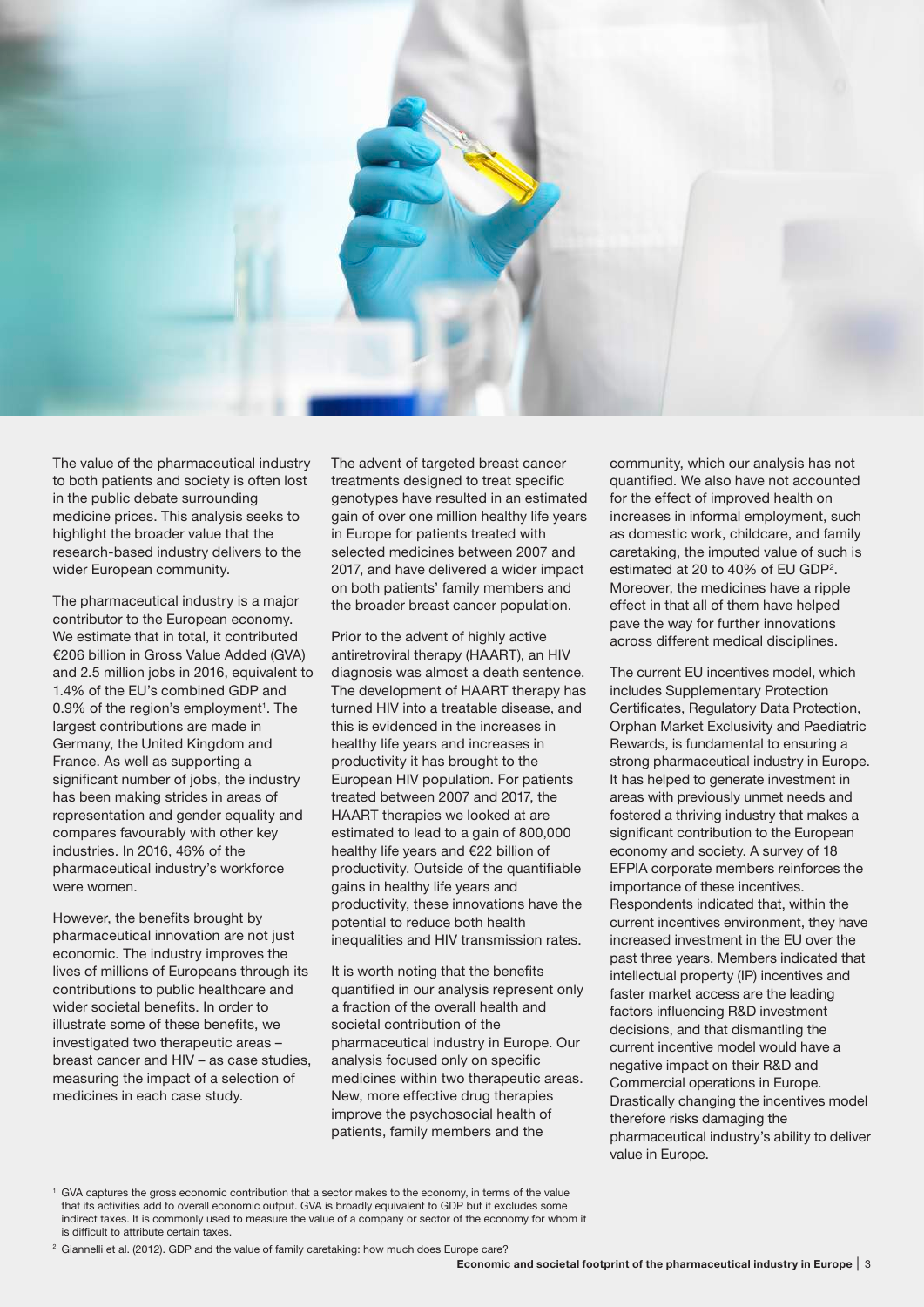## Introduction

The value of the pharmaceutical industry to both patients and society is often lost in the public debate surrounding medicine prices

In the past 20 years, the pharmaceutical industry has pioneered research into a vast range of life-saving medicines. Research into small molecule medicines and vaccines has paved the way for new treatments in a number of key areas, affecting millions of lives, including precision medicines, biologics, cell and gene therapies, siRNA and digital therapeutics.

These innovations have allowed us to tackle complex diseases far more effectively and with greater precision than ever before. Yet these breakthroughs are expensive: accounting for the cost of failed drugs, the average cost of bringing a new drug to market is now estimated to be over \$2bn.<sup>3</sup>

Medicine prices are set through negotiation with governments based on the value they deliver to patients and health systems. Unlike other parts of the healthcare system, they are subject to rigorous value assessments before being reimbursed. Yet these value assessments can overlook the direct and indirect benefits of pharmaceutical innovation, both in the field of medicine and to the wider patient population, their careers, the community, and the economy.

A better understanding of the broader value that the industry delivers can contribute to more holistic dialogue and decision-making

To better understand the direct and indirect contribution of the pharmaceutical industry in Europe, EFPIA commissioned PwC to conduct a study focussed on three key areas:

- The economic impact of the industry;
- The health and societal impacts of the industry; and
- The enabling environment for continued investment in innovation.

<sup>3</sup> DiMasi et al. (2016). Innovation in the pharmaceutical industry: New estimates of R&D costs. Tufts Center for the Study of Drug Development. Tufts University, United States.



4 | Economic and societal footprint of the pharmaceutical industry in Europe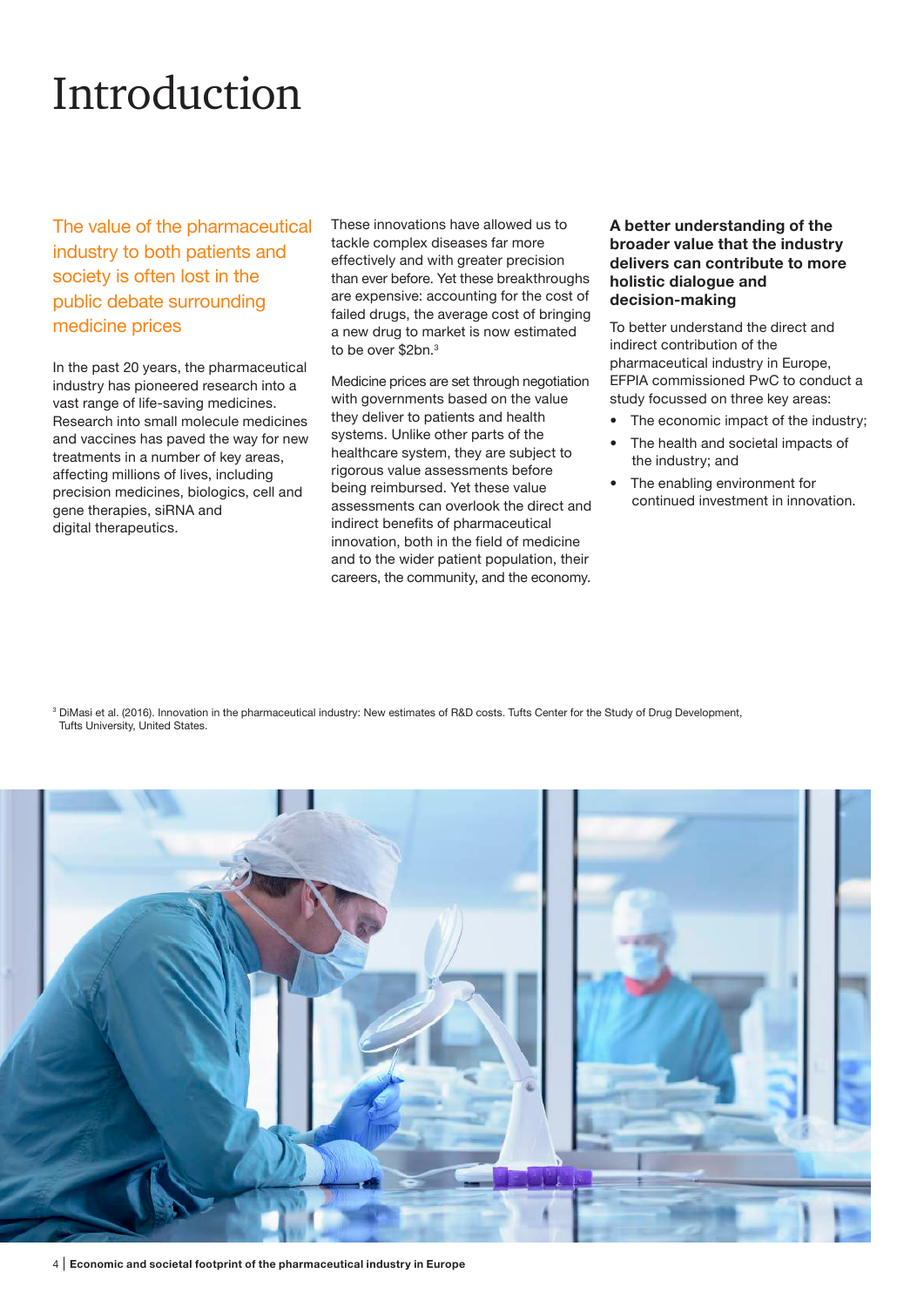# Methodology

For the economic analysis, we estimated the economic contribution of the pharmaceutical industry, defined here as the pharmaceutical and life science companies developing and distributing medicines and vaccines<sup>4</sup>, in the EU.

The analysis examines how the industry contributes to the economy through Gross Value Added (GVA) and employment. GVA captures the gross economic contribution that a sector makes to the economy, in terms of the value that its activities add to overall economic output.<sup>5</sup> Employment captures the number of people who are directly employed in a given sector, who have a contract of employment and receive compensation in the form of salaries.

In addition to the direct economic contribution of the industry, we used input-output analysis to estimate the industry's broader economic contribution through its supply chain and employee spending. The total contribution of the industry is made up of direct, indirect and induced effects, which we define as follows:

For the health and societal impact case studies, we investigated two therapeutic areas: breast cancer and HIV. These were chosen because they cover different disease profiles, including non-communicable and communicable, acute and chronic diseases, and affect people of different ages and socioeconomic backgrounds.

For the two therapeutic areas, we focused on a subset of medicines that represent important innovations in their field and address previously unmet patient needs. To assess their impact, we followed a bottom-up process to estimate the aggregate health, productivity and cost impact of these medicines for patients treated from 2007 to 2017. By estimating the incremental gain in healthy life years<sup>6</sup>, working days and the change in net health care costs compared with standards of care prior to the introduction of the medicines, we were able to come up with a picture of the benefits these medicines have

**Direct economic impact Consists of the economic value that** the sector created directly and the number of people that organisations within the sector employ.

Indirect economic impact Consists of the impact of the sector's expenditure on suppliers (for example, by purchasing raw materials) and suppliers' expenditure through subsequent tiers of the supply chain.

Induced economic impact Consists of the impact of employees of both the pharmaceuticals sector and its supply chain spending their wages.

> brought to society. The case study approach covers only a fraction of the impacts of medicines, and is intended to provide illustrative examples of health and societal benefits rather than be a comprehensive analysis across the pharmaceutical industry.

> To understand the importance of the current EU incentives model, which includes Supplementary Protection Certificates, Regulatory Data Protection, Orphan Market Exclusivity and Paediatric Rewards, we surveyed EFPIA corporate members. The survey sought to determine how the current incentives model affects their Europe based R&D, commercial and manufacturing operations and what dismantling this incentives structure might mean for them.

For more detail on the methodology, please refer to the Technical Report.

<sup>4</sup> We have defined the pharmaceutical industry as using NACE code C21 (Manufacture of basic pharmaceutical products and pharmaceutical preparations). NACE codes are a Europe-wide standard classification for businesses, which allow us to conduct analysis across countries consistently.

<sup>5</sup> GVA is a similar measure to GDP, but GDP includes some additional indirect taxes which are difficult to attribute to individual sectors. The formula to calculate GVA is: Direct GVA = Operating Profits + Depreciation + Amortisation + Direct employee costs.

<sup>6</sup> In this report, the term 'healthy life year' is used as the plain English equivalent of the technical term: Quality-Adjusted Life Year (QALYs). One healthy life year is therefore the same as one QALY and is equal to 1 year of life in perfect health. Or, for example, 2 years living with a severe illness which reduces quality of life by 0.5. The QALY is a widely used health outcome measure which reflects both the length and quality of life lived. QALYs are measured in terms of the person's ability to carry out the activities of daily life, as well as freedom from pain and mental disturbance. (NICE).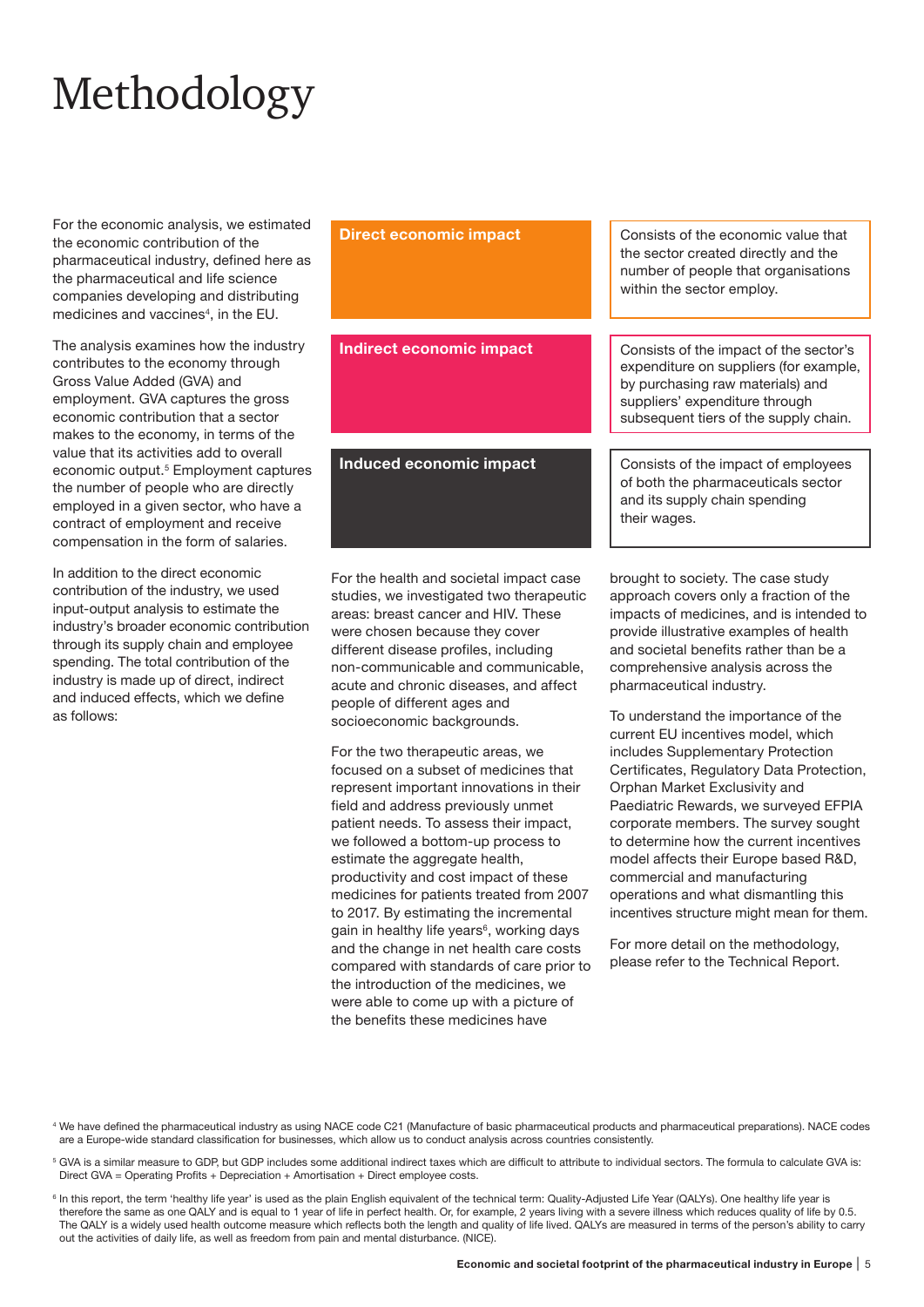### Economic impact

The pharmaceutical industry is a major contributor to the EU economy. We estimate that in total, it contributed €206 billion in GVA and 2.5 million jobs in 2016, equivalent to 1.4% of the region's combined GDP and 0.9% of employment.



#### Figure 1: GVA contribution of the pharmaceutical industry in the EU, 2016





Source: PwC analysis

The pharmaceutical industry directly employs a large number of highly-skilled staff, who each make a significant contribution to the economy.

The pharmaceutical industry directly contributes an average of €156,000 of GVA for every employee. This figure is significantly higher than the region's average of €59,000, and it is also higher than other industries. For example, the GVA per employee in the car manufacturing industry is €85,000.

The benefits of the pharmaceutical industry's productivity extend beyond the industry itself: it helps to raise living standards, keep wages high and increases tax revenues for government.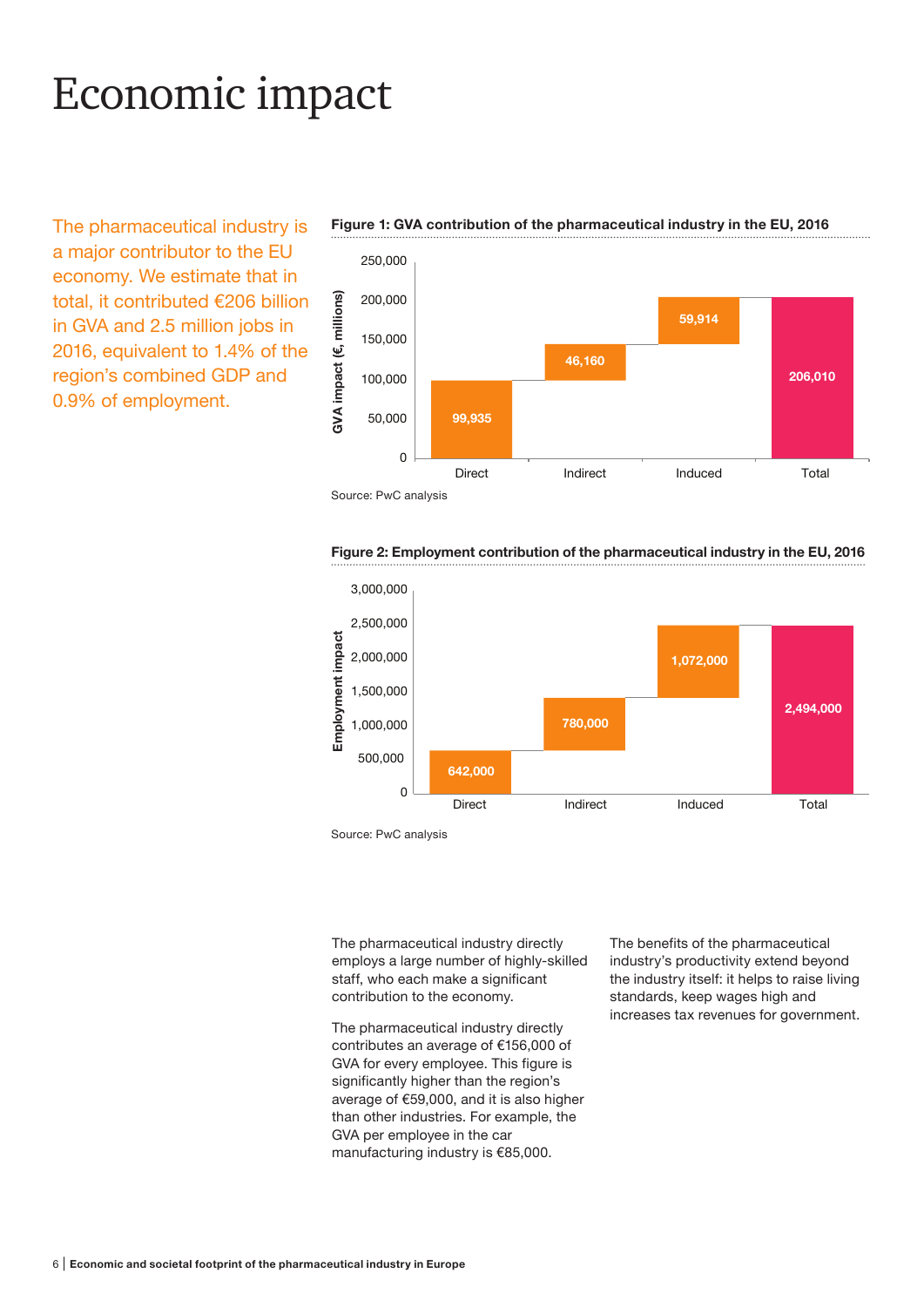Figure 3: Economic contribution of the pharmaceutical industry versus other key industries



Source: PwC analysis

Breaking down GVA by country shows that the pharmaceutical industry offers the largest contribution to GVA in Germany and the United Kingdom, with these countries accounting for 33% of the total GVA created by the industry in the entire region. The GVA contribution is concentrated in these countries as they are home to many large pharmaceutical companies, who employ a large number of staff in high productivity roles. Jobs supported by the industry are also concentrated in these countries along with France. Germany, France and the United Kingdom account for nearly half (49%) the total jobs supported by the industry in the region. For more detail on country-specific results, see Technical Report.

#### The pharmaceutical industry's workforce is more gender balanced than other key industries

The pharmaceutical industry has been making strides in areas of representation and gender equality. In 2016, 46% of the pharmaceutical industry's workforce across the EU were women. This compares favourably against, for example, the gender distribution of the 18 million scientists and engineers in the EU who are women (41%), and the distribution of scientists and engineers in high and medium-technology manufacturing who are women (just 17%).<sup>7</sup>

#### Figure 4: Percentage of female employees in the pharmaceutical industry versus other key industries

|                                | <b>Share of female employees</b><br>(EU average) |
|--------------------------------|--------------------------------------------------|
| <b>Pharmaceuticals</b>         | 46%                                              |
| <b>Auto manufacturing</b>      | 24%                                              |
| <b>Aerospace &amp; Defence</b> | 16%                                              |
| <b>Computer programming</b>    | 23%                                              |

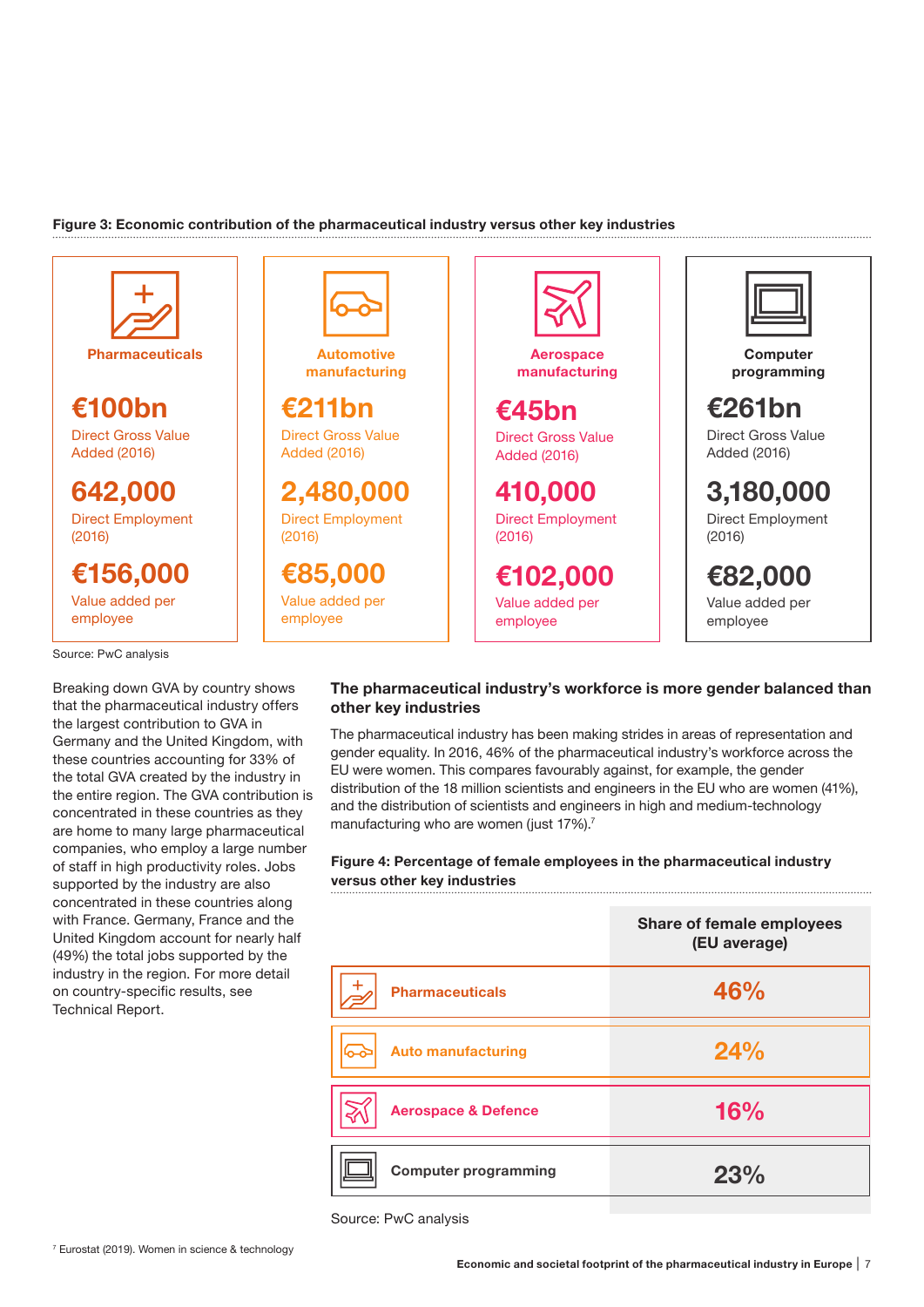#### The Orphan Regulation has helped to address an unmet need in the pharmaceutical industry, whilst also encouraging the growth of small and medium sized enterprises (SMEs)

Orphan diseases affect circa 30 million people in the EU, with more than half of newly diagnosed cases occurring in children, a third of whom will die before they are five years old. Despite this, fewer than 15% of orphan diseases benefit from what the European Medicines Authority describes as 'even minimal amounts of scientific knowledge', and 95% of the 7,000 known rare diseases have no approved therapies.

The EU Orphan Regulation, adopted in December 1999, provides 10 years of market exclusivity to medicines for orphan diseases<sup>8</sup>, alongside protocol assistance, reduced fees for regulatory activities, and additional incentives for SMEs, defined by the EMA as enterprises with fewer than 250 employees and either an annual turnover of not more than €50 million or an annual balance-sheet

total of not more than €43 million. Since its adoption, the number of orphan medicines in the EU has risen significantly, from only 8 products prior to 2000, to 164 today<sup>9</sup>. The medicines treat a wide variety of diseases, however, there has been a clear focus on orphan cancer medicines, which account for more than 40% of orphan medicines with market access, and medicines targeting illnesses with a particularly low prevalence (below 3 in 10,000).

The number of medicines granted orphan designation by the European Commission has risen year on year, suggesting a greater number of higher quality applications. This goes hand in hand with the rising number of scientific publications on rare diseases, which are providing companies with the knowledge they need to develop effective orphan medicines.

SMEs contribute significantly to the orphan medicines market, indeed, more than half the medicines that have so far received orphan designation were developed by SMEs.

### Ronny's story

When Ronny was diagnosed with neuroendocrine tumours. he did what people do in movies and asked how long he had to live. When the oncologist said: 'months, years…', Ronny switched off. But he did remember the oncologist adding: 'But with the right treatment you could live a lot longer.' Fortunately, Ronny had access to the right treatment at the right time. He is now living a reasonable quality of life, participating in activities such as bicycle rides with his wife. He thinks he'll even be able to live to see some of his grandchildren graduate from school.

<sup>8</sup> According to the Orphan Regulation requirements, an orphan disease cannot have a prevalence higher than 5 in 10,000

<sup>9</sup> EMA (2018) Annual report on the use of the special contribution for orphan medicinal products. Available online here: https://www.ema.europa.eu/en/documents/ report/annual-report-use-special-contribution-orphan-medicinal-products-2018\_en.pdf

### Figure 5: Types of organisations with orphan designations in development from 2002 to 2012



Source: Charles River Associates (2017)

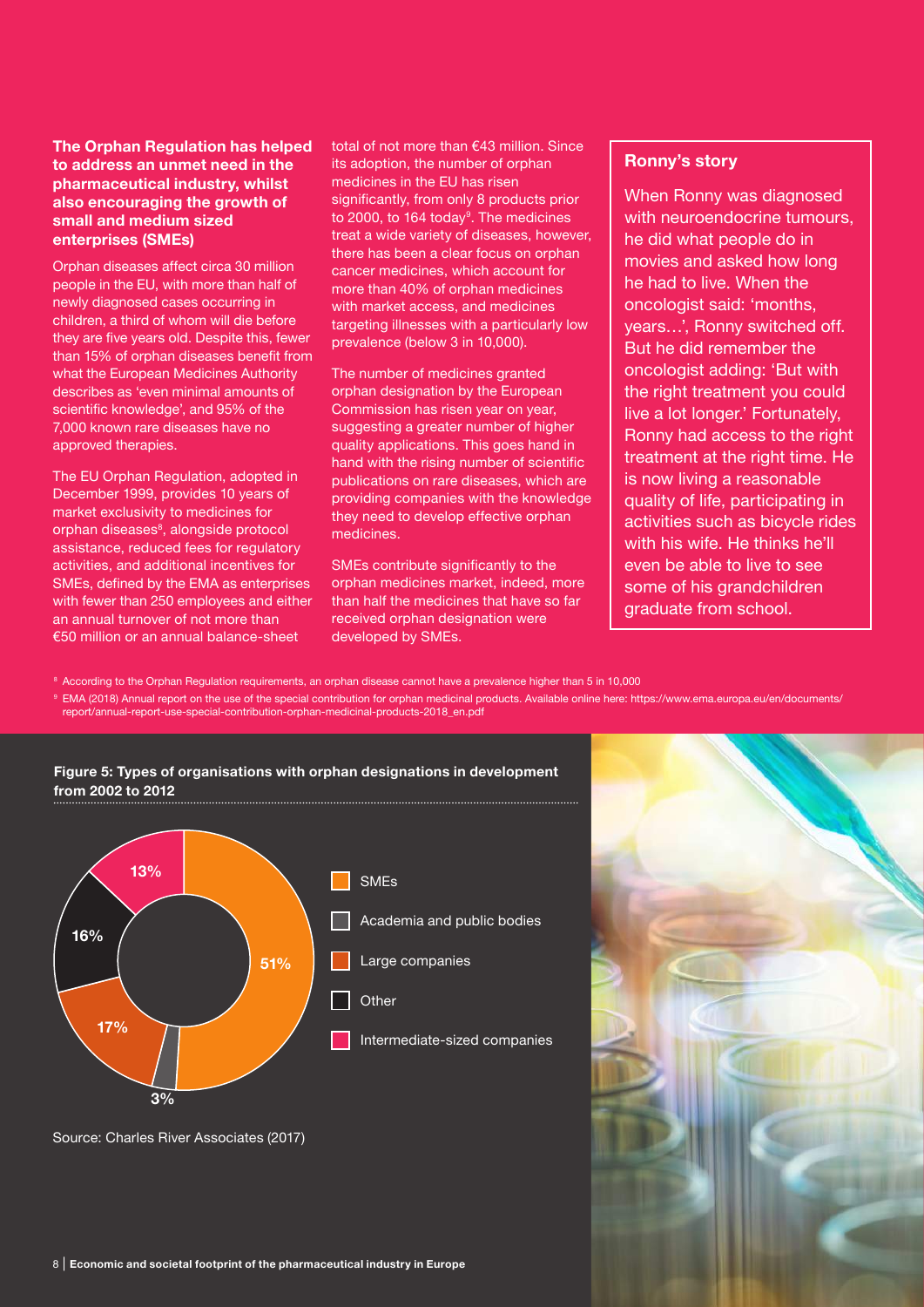The number of orphan-focused SMEs has risen since the adoption of the Regulation: of the 276 SMEs focusing on orphan medicines that currently exist, 90% were incorporated after 2000.



#### Figure 6: Number of SMEs focusing on orphan medicines

Source: European Medicines Agency SME Register

Alongside benefits provided by the Regulation exclusively to SMEs, SMEs developing orphan medicines can benefit from attracting early investment. Venture capitalists investing in orphan medicine start-ups typically do so on average one year before they would in a non-orphan medicine equivalent.10 Benefits aside, the orphan medicines market is suited to SMEs, as it offers a wide breadth of niche areas that require bespoke research, creating an environment with less direct competition.

10 Charles River Associates (2017). An evaluation of the economic and societal impact of the orphan medicine regulation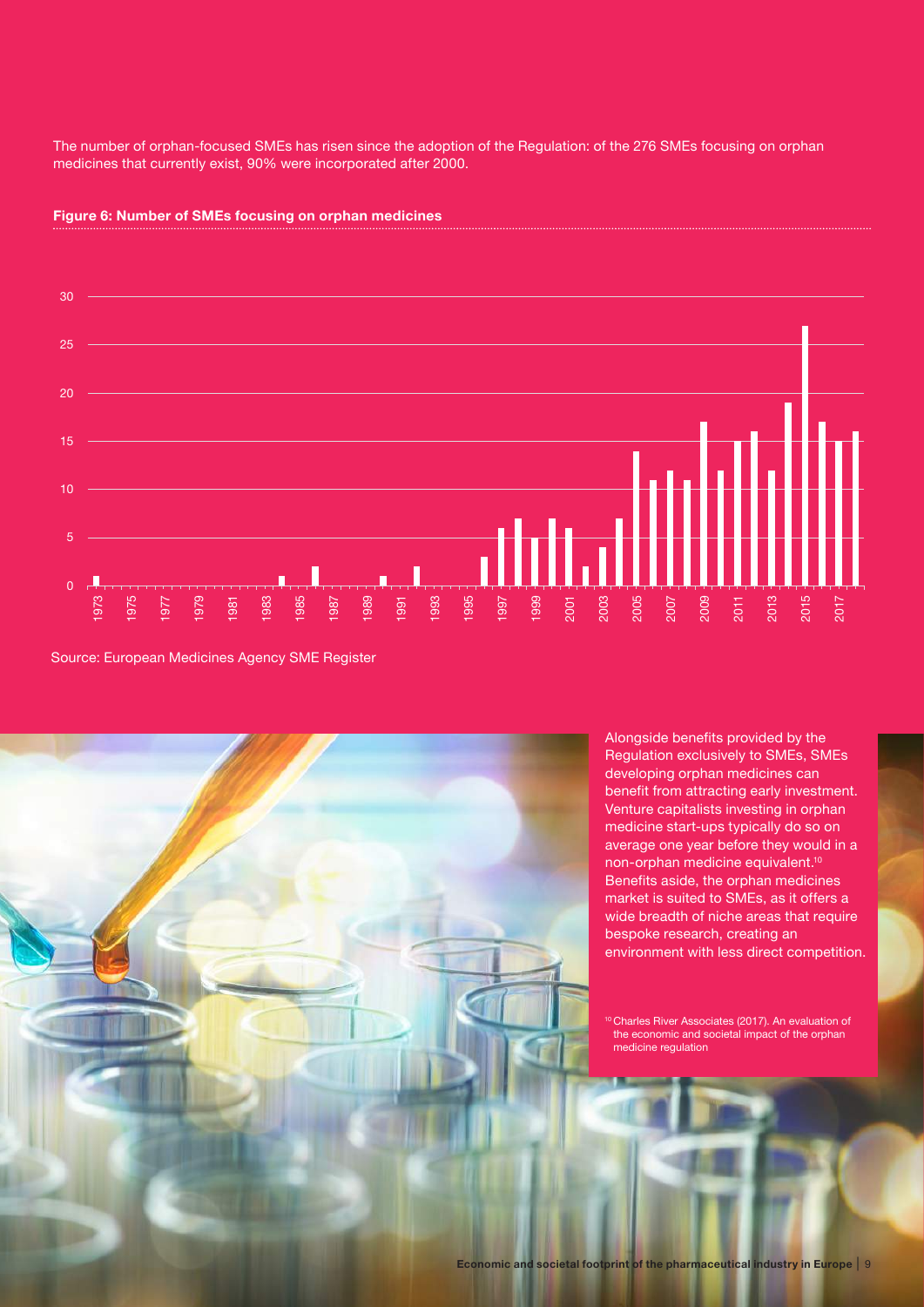## Health and societal impact

The benefits brought by pharmaceutical innovation are not just economic. It improves the lives of millions of Europeans through its contributions to healthcare and wider societal benefits. The following case studies illustrate some of these benefits.

#### Breast cancer

Before 2005, many patients with aggressive or advanced breast cancer had very low chances of survival<sup>11</sup> and were limited in their treatment options. Drug resistance<sup>12</sup> in these cancers meant that patients were forced to undergo gruelling and in some cases ineffective chemotherapy courses.13 For certain metastatic breast cancer patients, for example, average life expectancy after diagnosis was 20 months, with patients responding to chemotherapy for an average of just six months.<sup>14</sup>

Innovation in medicines has helped to address this previously unmet need. In our case study, we consider patients with early and advanced HER2+<sup>15</sup> and advanced HR+ breast cancer.

Pharmaceutical innovations since 2005 have led to an improved prognosis for these patients. The subset of medicines<sup>16</sup> we investigated for both the HER2+ and HR+ forms of the disease represent a pipeline of treatment innovation, in that they capture both the first treatment forms and their subsequent evolutions.

We estimate that between 2007 and 2017, over 500,000 breast cancer patients received these targeted treatments, resulting in a gain of nearly 1.2 million healthy life years.



\* With only 4% of patients with advanced breast cancer eligible for HER2+ treatment, and 10% of patients with early stage cancer eligible for HER2+ treatment, this is a significant proportion of the eligible population.

<sup>11</sup> Slamon et al. (2001). Use of Chemotherapy plus a Monoclonal Antibody against HER2 for Metastatic Breast Cancer That Overexpresses HER2.

<sup>12</sup> Moiseenko et al. (2017). Resistance mechanisms to drug therapy in breast cancer and other solid tumors: An opinion.

<sup>13</sup> Sledge et al. (2014). Past, Present, and Future Challenges in Breast Cancer Treatment.

<sup>14</sup> Slamon et al. (2001). Use of Chemotherapy plus a Monoclonal Antibody against HER2 for Metastatic Breast Cancer That Overexpresses HER2.

<sup>15</sup> HER2+ breast cancer is a breast cancer that tests positive for a protein called human epidermal growth factor receptor 2 (HER2), which promotes the growth of cancer cells. Approximately 20% of breast cancer cases are HER2+ breast cancer.

<sup>&</sup>lt;sup>16</sup> See Technical Report for list of medicines considered in the study.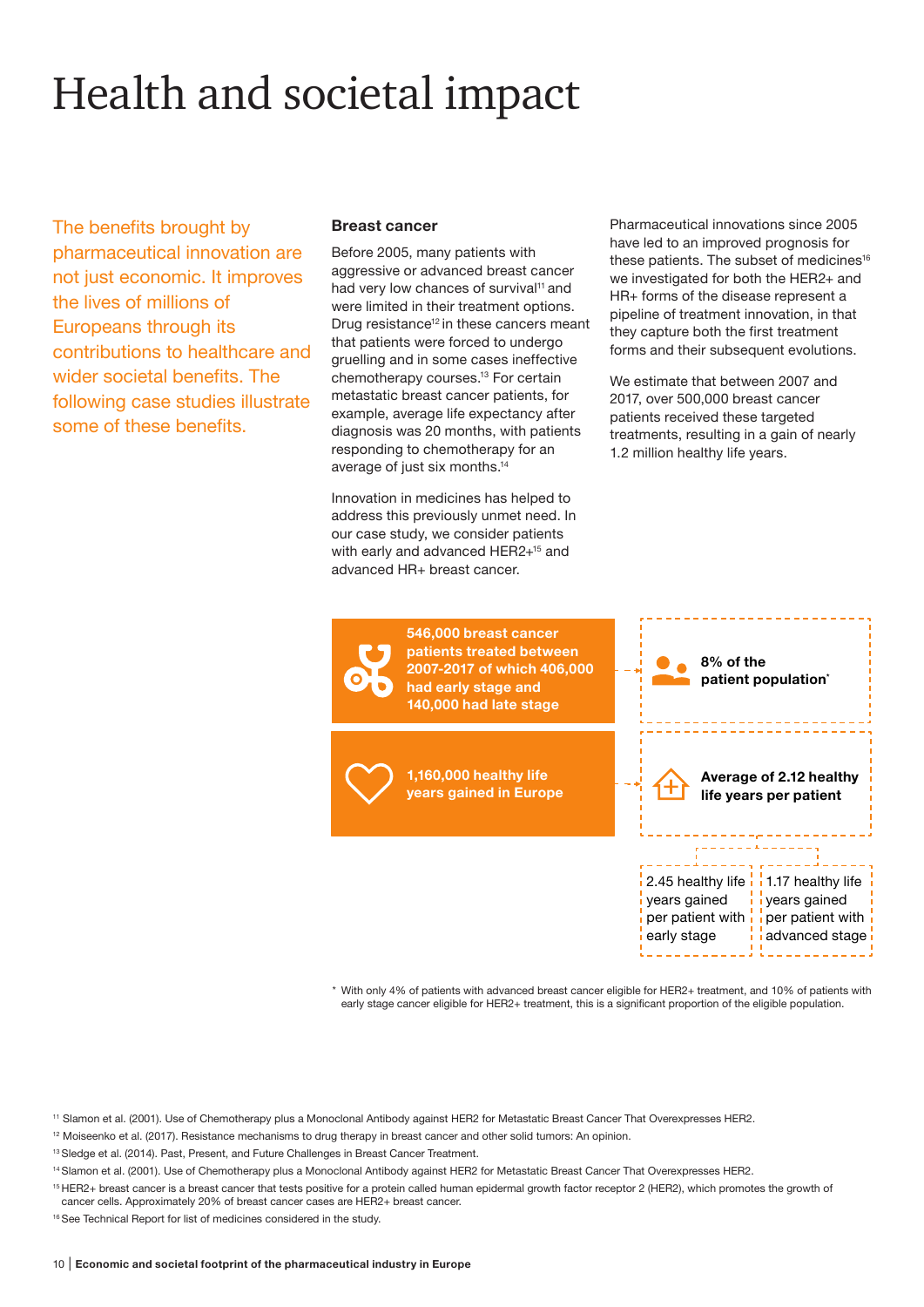Through more effective treatment these medicines have also reduced days lost to illness thus creating additional economic benefits. We estimate that the new treatments create productivity gains of €9,700 per patient, or €5.3bn in total, which is equivalent to about 3.5% of the total economic cost for breast cancer care in Europe.17

Outside of the quantifiable gains in healthy life years and productivity, these innovations deliver a wider impact on both patients' family members and the broader breast cancer population. The health and societal impact presented here will likely be much greater than that captured by our analysis. This is owing to the disproportionate contribution of women, more specifically mothers, to the economy in terms of unpaid work. Globally, women spend up to ten times more time on unpaid work than men,<sup>18</sup> and as breast cancer largely affects women, the impact of improved breast cancer treatment on unpaid work is significant.

Improved treatments have also helped to alleviate the burden placed on primary caregivers and patients' immediate family members. It has been reported that among breast cancer caregivers, 30% suffered from depression and almost 80% of employed caregivers missed work.19

Furthermore, the patent lifecycle of these medicines opens the way for new entrants, such as biosimilars or improved versions through life cycle management, resulting in a healthy competitive ecosystem. These new entrants are typically offered at a lower price, thereby

allowing increased access to a similar standard of care. For example, in Europe, four trastuzumab biosimilars have recently come to market,<sup>20</sup> indicating a drive from pharmaceutical companies to continue innovating and delivering impact.

Finally, the medical benefits of these new treatments are not limited to HER2+ and HR+ breast cancer treatment: they paved the way for antibody-targeted treatment across many different cancer types.

#### Suzanne's story

When Suzanne Leempoels found out at the end of her early breast cancer treatment that she had metastasis in her lungs, the first thought that crossed her mind was that she wanted to live to one day meet her grandchildren. Fortunately, her oncologist opted for curative treatment, and five years later, her cancer is inactive.

Suzanne now campaigns for awareness on behalf of other metastatic cancer patients. In particular, she wants to highlight that cancer is more than just a medical problem; it affects all areas of life, from work and financial security, to patients' emotional condition and sense of self-worth.



<sup>17</sup> Luengo-Fernandez et al. (2013). Economic burden of cancer across the European Union: a population-based cost analysis.

<sup>&</sup>lt;sup>18</sup> Promundo (2019). State of the World's Fathers: unlocking the power of men's care.

<sup>&</sup>lt;sup>19</sup> Grunfeld, E. (2004). Family caregiver burden: results of a longitudinal study of breast cancer patients and their principal caregivers.

<sup>&</sup>lt;sup>20</sup> Generics and Biosimilars Initiative (2018). Biosimilars of trastuzumab.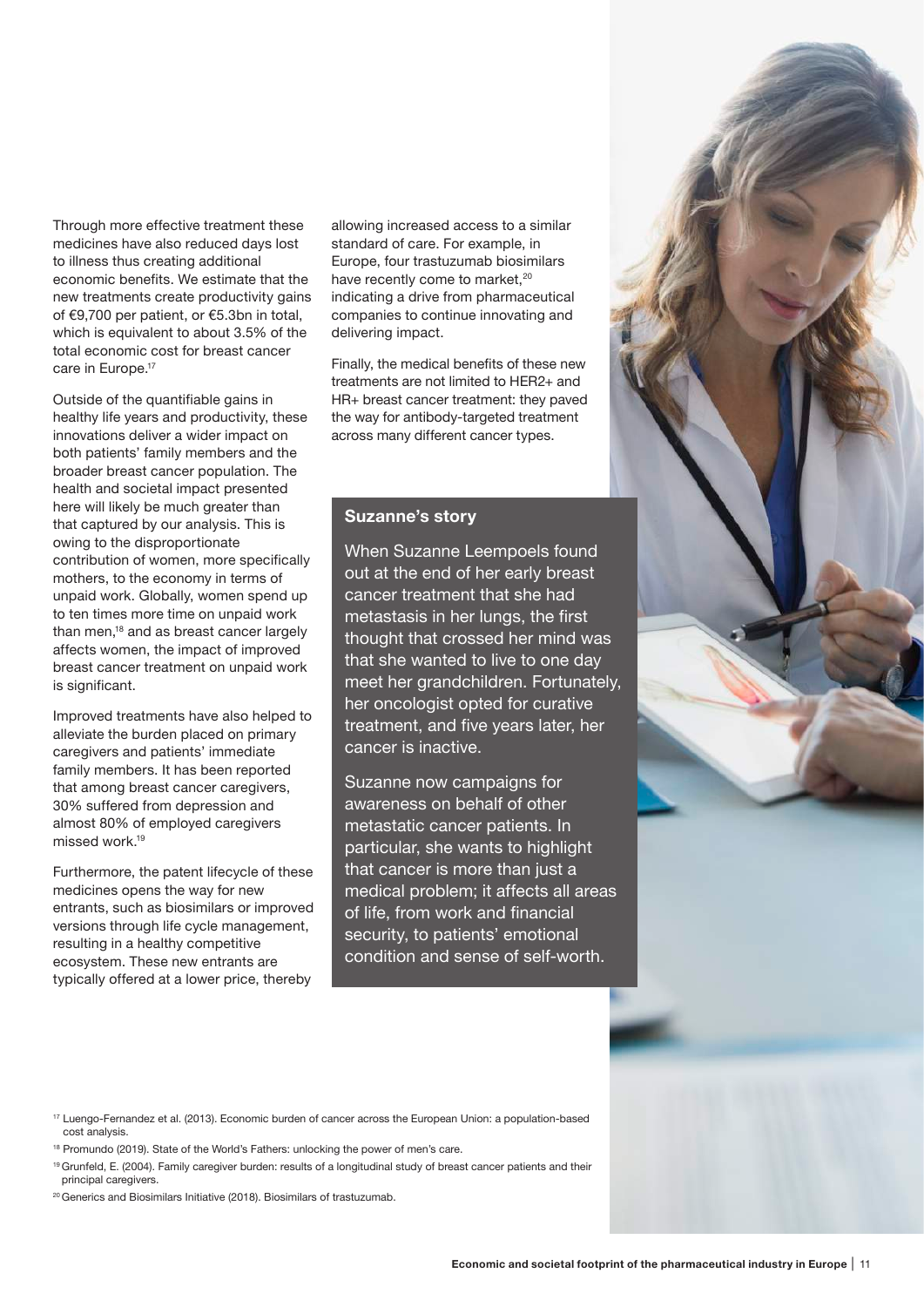#### **HIV**

Prior to the advent of highly active antiretroviral therapy (HAART), an HIV diagnosis was considered by many to be a death sentence. In the early 1990s, HIV patients were treated with dual NRTI therapy (AZT with zalcitabine or didanosine) which had limited success in lowering viral load and was accompanied by severe side effects, including nausea,

vomiting, anaemia, neutropenia, myopathy, pancreatitis, and peripheral neuropathy,<sup>21</sup> as well as a high chance of developing AIDS. The low tolerability of these side effects contributed to poor adherence.

The advent of HAART, which saw the introduction of protease inhibitors and the development of backbone NRTIs, in the mid-1990s marked a breakthrough for patients. These backbone therapies became more efficacious with fewer side effects over time. Our analysis looks at the health and societal benefits that HAART has brought.

#### Timeline of HIV treatment development

Early 1990s: Mainstream practice was dual therapy combining two NRTIs, AZT with zalcitabine (ddC) or didanosine (ddI).

2000s onwards: Backbone therapies made over this time period became more efficacious with fewer side effects. Major drug developments have been the ability to combine triple therapy into a single tablet (STR), as well as CCR5 and integrase inhibitors.

Mid 1990s: Advent of triple therapy, later called HAART, thanks to the development of protease inhibitors, the first of which was saquinavir. Early forms of HAART later saw great improvement through the creation of PIboosters and the development of the back-bone NRTIs.

The development of HAART has turned HIV into a treatable, chronic disease. These new drugs tackle the potency of the virus with no further risk to the patient. In doing so, they have overcome the single biggest challenge facing HIV drug development.

There are now more than 30 HIV drugs available, of which there are 13 fixed dose combinations that are called single tablet regimens (STR). Continued investment in the research and development of new anti retrovirals. including within STRs, has resulted in the development of new combinations that

have better tolerability and thus improve the quality of life for people living with HIV. The development of STRs has also enabled greater medication adherence within the HIV community, which has had a significant positive impact on viral suppression in HIV patients.

Looking at a subset of STRs introduced in the last decade<sup>22</sup>, we can see the difference these treatments have made to patients' lives and to society at large. We estimate that HAART gives the average HIV patient an extension of 9 years in life expectancy (approximately 7.4 healthy life years) compared to

treatment pre mid-1990s<sup>23</sup>, bringing life expectancy for people with HIV on anti-retroviral treatment and responding to treatment in line with the general population24, meaning patients can expect to live full lives. In total, for patients treated between 2007 and 2017, we estimate a gain of 775,000 healthy life years. This increase in health extends their ability to work and contribute to society, resulting in an estimated €207,000 in productivity gains on average per patient over their lifetime.

<sup>21</sup> Darbyshire et al. (2000). Zidovudine (AZT) versus AZT plus didanosine (ddI) versus AZT plus zalcitabine (ddC) in HIV infected adults.

<sup>&</sup>lt;sup>22</sup> See Technical Report for medicines included in analysis.

<sup>&</sup>lt;sup>23</sup> See Technical Report for details on methodology

<sup>&</sup>lt;sup>24</sup> NHS UK. What is the life expectancy for someone with HIV?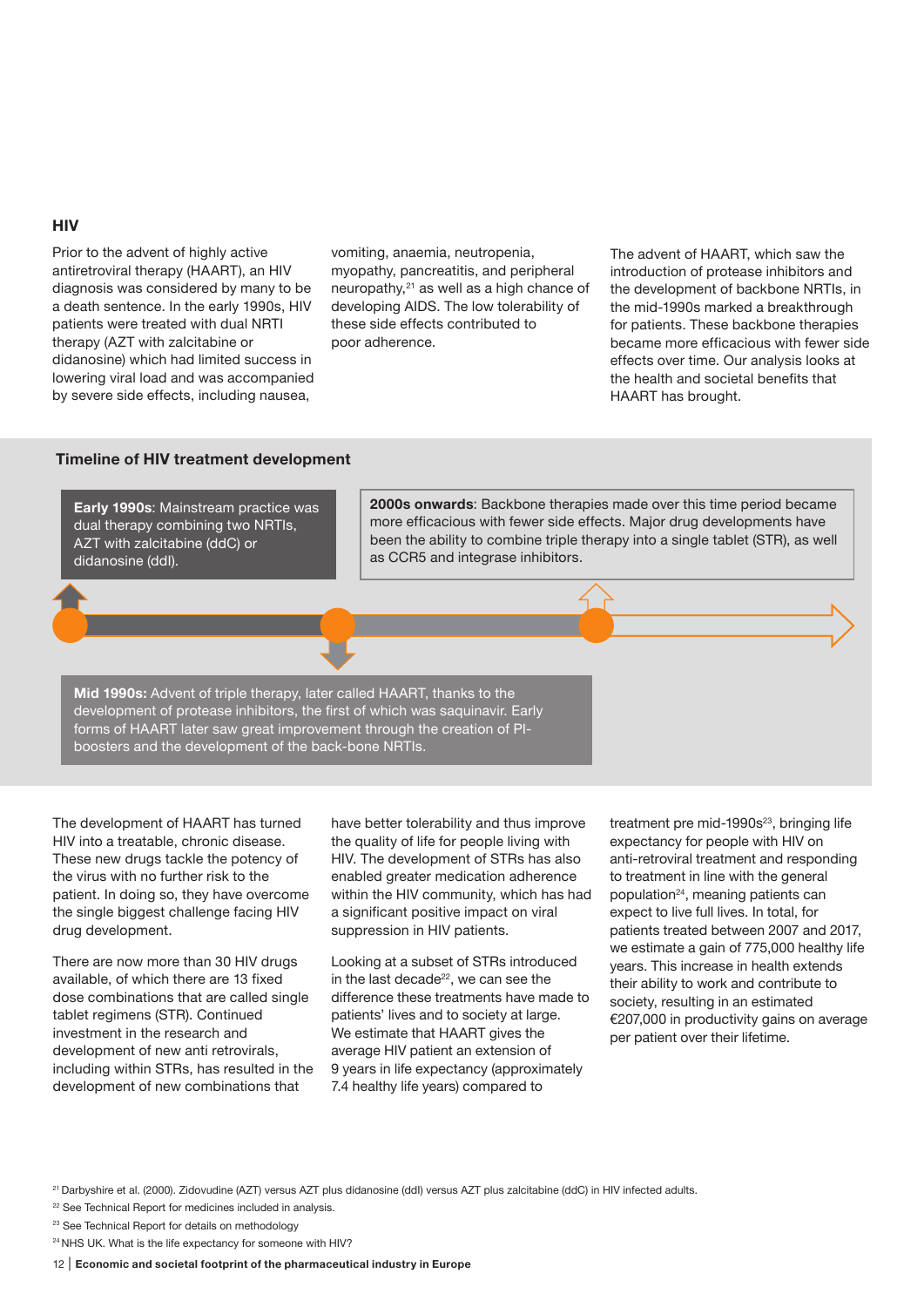



\* The medicines we have analysed are single tablet therapies. Many people are treated with multi tablet regimens with the same active ingredients.

By reducing patients' risk of developing AIDS and other HIV-related complications, HAART has also alleviated pressure on healthcare systems. We estimate that, compared to treatment in the early 1990s, treating someone with HIV using HAART could result in net savings to the healthcare system of €11,000 per patient over their lifetime25. This suggests that despite the high cost of new HIV medicines, they deliver value for money in the long-term.

In addition to the quantifiable gains in healthy life years and productivity, these innovations have the potential to reduce both health inequalities and HIV transmission rates. HIV is most prevalent among vulnerable groups and especially among those of lower socioeconomic status. Treatment outcomes for these groups tend to be worse, due to a combination of factors including failure to diagnose HIV early enough, late initiation of antiretroviral therapy  $(ART)^{26}$ and poor adherence to ART. These

failures in treatment make the possibility of virologic rebound high among patients in these groups.<sup>27</sup> Through better adherence and improved viral suppression, access to STRs would disproportionately benefit less privileged socioeconomic groups.

Moreover, HAART has had a major impact on HIV transmission rates. A recent study found that due to the reduction in virologic load, patients on HAART treatment presented no transmission risk to their partners<sup>28</sup>. Reducing the transmission risk could further significantly lower the prevalence of HIV across Europe and in turn, reduce the healthcare burden of HIV and HIV related illnesses. Furthermore, studies are now evaluating the use of such medicines as pre-exposure prophylaxis (i.e. taken to prevent HIV infection by those who do not have HIV but are at substantial risk of getting it), which have proven successful in lowering HIV transmission in America.

#### Patrick's story

Patrick Reyntiens was diagnosed as HIV-positive in 1985. At the time, the disease was close to a death sentence. The great breakthrough came in 1996, with the introduction of 'AIDS Cocktails' (early HAART). Initially, Patrick was on 20 – 30 pills a day and he felt sicker on the medication than from the virus itself. These days, however, Patrick takes only five pills a day. Many patients only need to take one. Patrick's quality of life has improved enormously and he uses his time to raise awareness of HIV. He's hopeful treatment will continue to improve and that one day there might even be a cure.

<sup>&</sup>lt;sup>25</sup> This could range from net savings of €40,000 to net cost of €31,000 depending on assumptions applied. See Technical Report for further information.

<sup>&</sup>lt;sup>26</sup> Lodi, S. (2014). Delayed HIV diagnosis and initiation of antiretroviral therapy.

<sup>&</sup>lt;sup>27</sup> Burch et al. (2016). Socioeconomic status and treatment outcomes for individuals with HIV on antiretroviral treatment in the UK: cross-sectional and longitudinal analyses. <sup>28</sup> European Centre for Disease Prevention and Control. (2018). The benefits of HIV treatment: undetectable means you do not pass on the virus.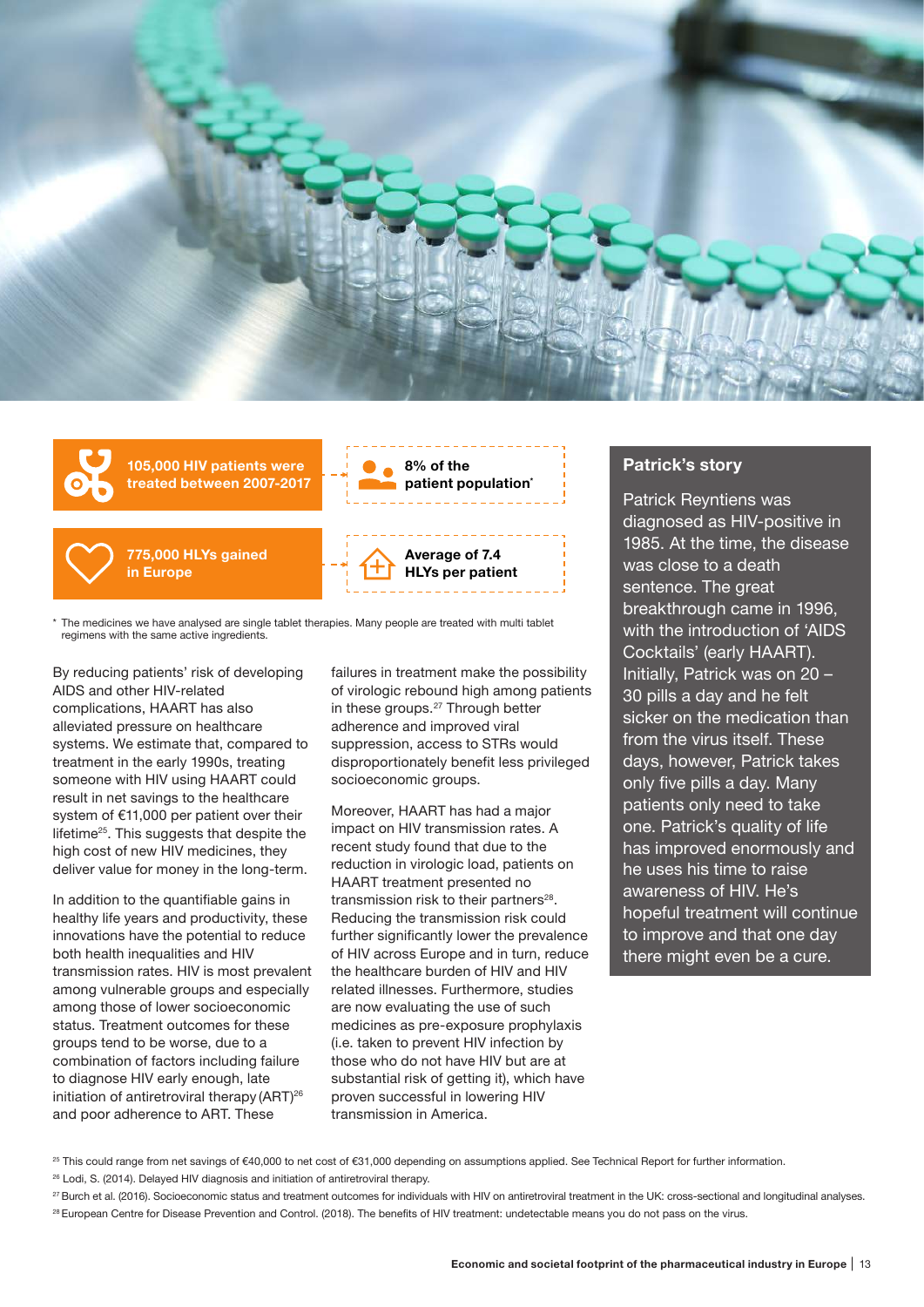# Role of IP incentives

For the industry to continue to deliver such value to the European community, it is essential that the legal and regulatory environment encourages innovation and fosters growth. This kind of environment has been enabled in the EU through the introduction of several initiatives, including IP incentives, which have encouraged the development of innovative medicines. To help understand the importance of the current incentives model, and the potential effects of dismantling it, we undertook a survey of 18 EFPIA corporate members.

<sup>29</sup> Informa UK (2017) Pharma R&D Annual Review 2017.

The IP incentives considered in the survey are the Supplementary Protection Certificates (SPCs), Regulatory Data Protection, Orphan Market Exclusivity, and Paediatric Rewards, among others. Research and development of new medicines can be a long, complex, risky – and ultimately expensive – process. These incentives are designed to encourage continued innovation by offering additional protection for medicines that make it to market.

Within the current environment, over 80% of respondents reported that they have increased or maintained current levels of investment, which is consistent with reported figures<sup>29</sup> from the pharmaceutical industry. Research and Development (R&D) and Commercial are the segments of the value chain that have benefited most from this trend as a result of maturing pipelines, incremental investments in existing facilities and capabilities, new product launches and partnership-led R&D approaches.

#### Figure 7: Percentage of respondents reporting a change in European footprint in the last three years

Change in European footprint % or respondents reporting a change in the last 3 years



### Source: Results of PwC survey of EFPIA corporate members

### $\epsilon$

We made multi-million € investments focused on modernising existing R&D facilities, ramping up R&D activities, and enhancing R&D capabilities

Respondent to PwC survey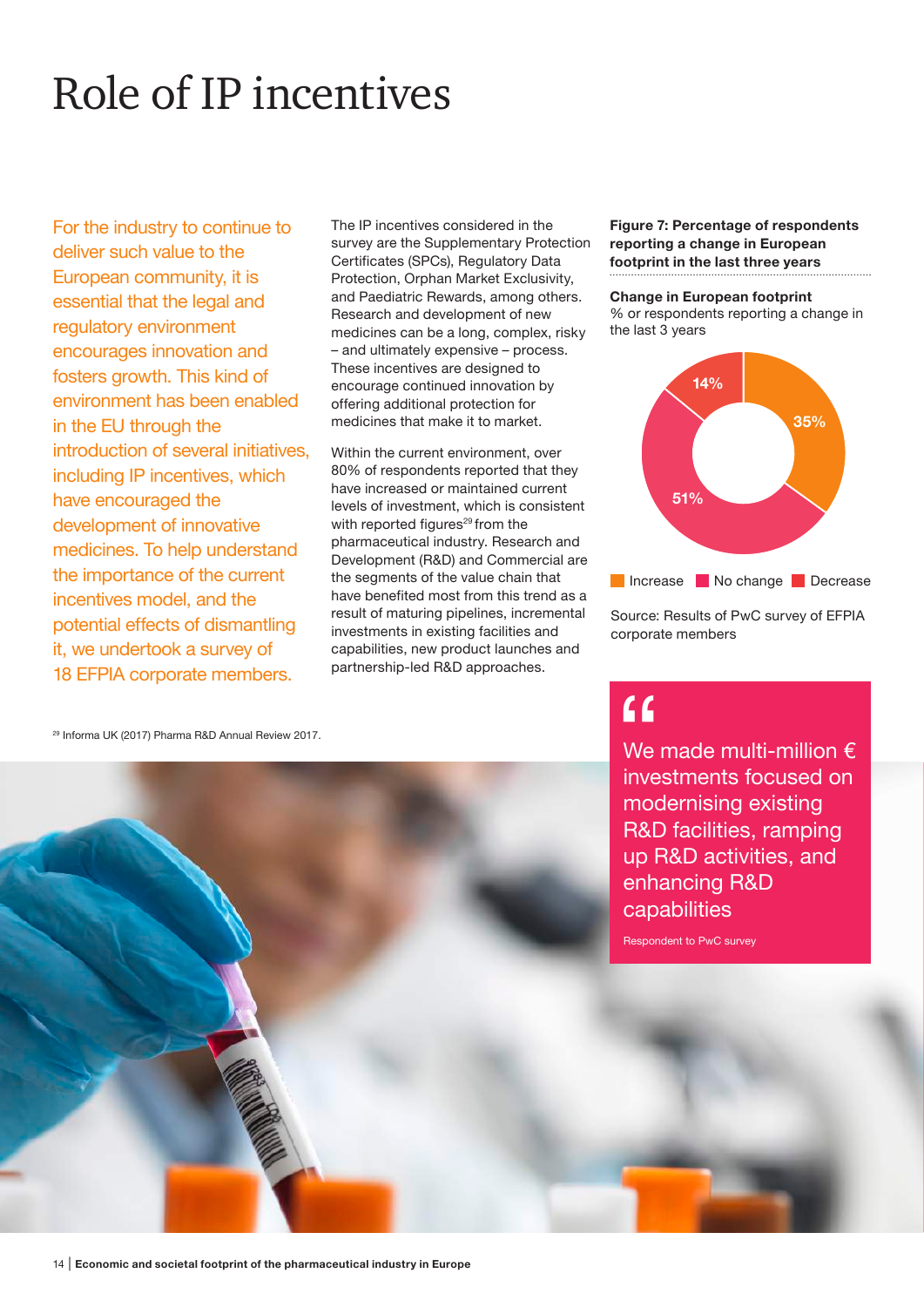EFPIA members indicated that IP incentives and quicker market access are the leading factors influencing R&D investment decisions. IP incentives were consistently ranked by the respondents in the top three factors influencing investment decisions.

#### Figure 8: Market factors in order of importance in terms of deciding which countries to invest

|          |                                                                            | <b>Overall</b><br>rank |
|----------|----------------------------------------------------------------------------|------------------------|
|          | <b>IP</b> incentives                                                       |                        |
|          | Accelerated approval/early access schemes                                  |                        |
|          | Skills and wage costs of labour                                            |                        |
|          | Size of economy and potential for growth                                   |                        |
|          | Macro-economic/political issues<br>(e.g. inflation, political uncertainty) |                        |
|          | <b>Attractiveness to conduct clinical trials</b>                           |                        |
|          | <b>Tax rates</b>                                                           |                        |
| . .<br>. | Infrastructure and transport                                               |                        |

Source: Results of PwC survey of EFPIA corporate members

According to EFPIA members, dismantling the current incentives model would have a negative impact on pharmaceutical companies' EU research-based investment activity. Respondents indicated that phasing out current incentives in Europe would have a material negative effect on their European operations, with over half indicating that this scenario would lead to a reduction in their R&D and Commercial footprints of more than 25%. Organisations choosing to reduce their footprint in Europe would seek opportunities to increase investment in regions where their IP is better protected and innovation more actively rewarded. This finding is consistent with previous studies $30, 31$  which show that weaker intellectual property regimes limit the willingness of companies to invest in R&D.

### $\overline{\mathbf{G}}$

Investments have been increased by more than 10% per year over the last 3 years to launch new products, continue increasing our investments in our existing portfolio, support the creation of new affiliates, and reinforce our expertise and global organisation, particularly in terms of R&D

Respondent to PwC survey

30 NERA Economic Consulting (2007). Key Factors in Attracting Internationally Mobile Investments by the Research Based Pharmaceutical Industry.

<sup>31</sup> Porter, M. (2000). Location, Competition, and Economic Development: Local Clusters in a Global Economy.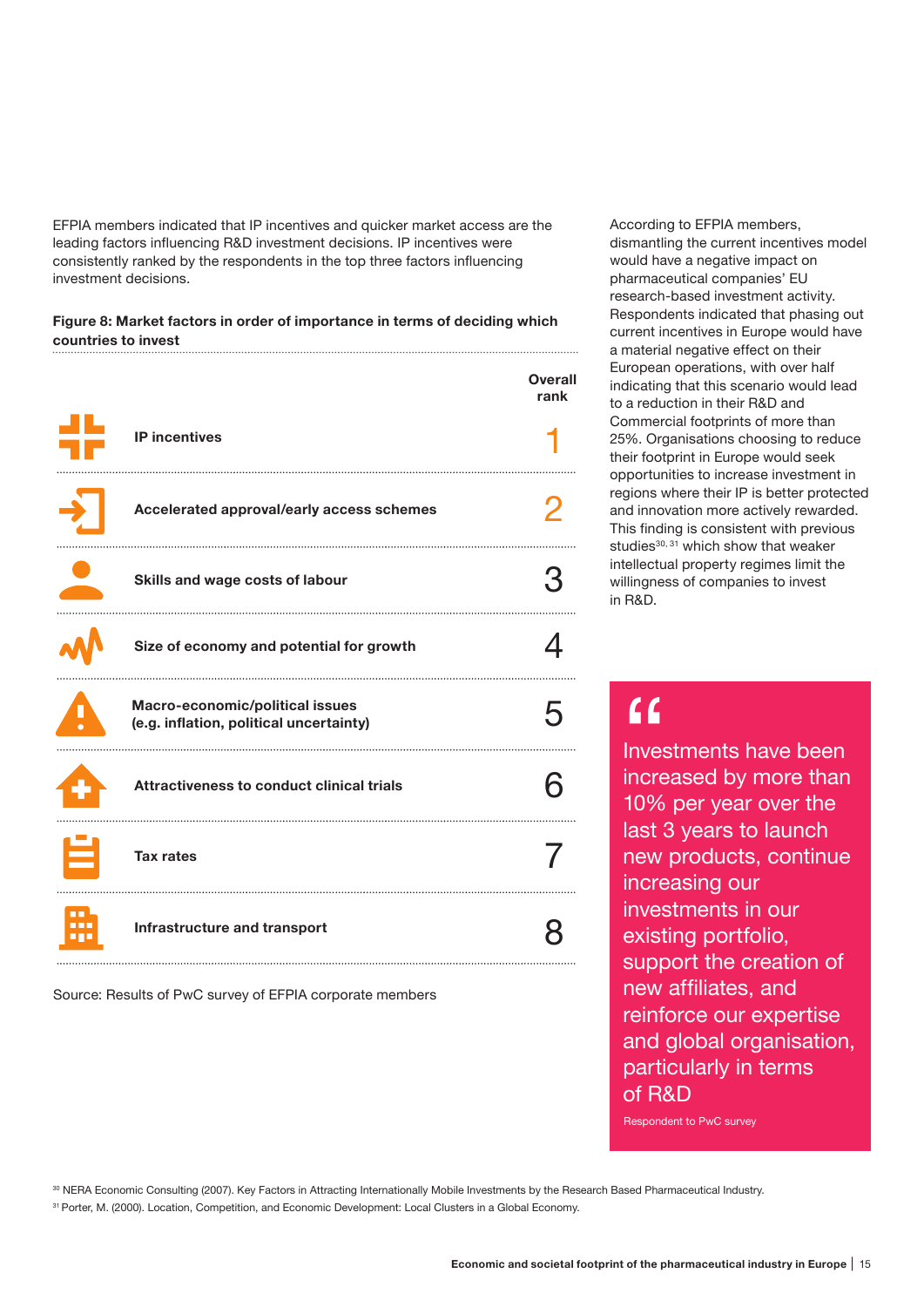## **Conclusion**

Our research provides evidence of the significant economic contribution that the pharmaceutical industry makes to economic prosperity and employment in the EU. We estimate that in 2016, it generated over €206 billion in GVA (including indirect and induced effects) and employed over 2.5 million people across the EU.

This study also highlights the valuable health and societal benefits of pharmaceutical innovations in specific areas of medicine. We estimate that for over 650,000 HIV and breast cancer patients treated between 2007 and 2017, the subset of medicines analysed resulted in gains of nearly 2 million healthy life years and €27 billion in terms of productivity. It is worth noting this only quantifies a fraction of the overall health and societal contribution of the pharmaceutical industry. Aside from addressing only two therapeutic areas, we have not touched on the ways in which new, more effective drug therapies improve the psychosocial health of patients, family members and the community, and our productivity calculations do not account for increases in informal employment, such as domestic work, childcare, and family caretaking. The imputed value of such unpaid work has been estimated at 20 to 40% of the EU GDP32. Even the impact of the medicines analysed here are likely to be greater than stated, given that all of them have helped pave the way for further innovations across different medical disciplines.

The results of our survey of pharmaceutical companies indicate that the current incentives model is important to ensuring a strong industry in Europe. It has helped to generate investment in areas with previously unmet needs and fostered a thriving industry that makes a significant contribution to the European economy and society. Drastically changing the incentives model risks damaging the pharmaceutical industry's ability to deliver value in Europe.

There is an ongoing debate about the affordability of medicines and the need for the current level of IP incentives – justifiably so given the numerous competing objectives of government. However this debate should consider benefits as well as costs, and the pharmaceutical industry has contributed to many significant advances over recent decades. For example, cancer death rates have fallen by 20% over the last 20 years<sup>33</sup>, and close to 30 diseases are preventable by vaccination, preventing between 2 to 3 million deaths globally per year<sup>34</sup>. By providing better understanding of the direct and indirect contribution of the pharmaceutical industry in Europe, we hope that our research will prove valuable by further informing the debate and facilitating productive dialogue.

32 Giannelli et al. (2012). GDP and the value of family caretaking: how much does Europe care? <sup>33</sup> Jönsson et al. (2016). The cost and burden of cancer in the European Union 1995-2014. <sup>34</sup> World Health Organization. (2018). 10 facts on immunization.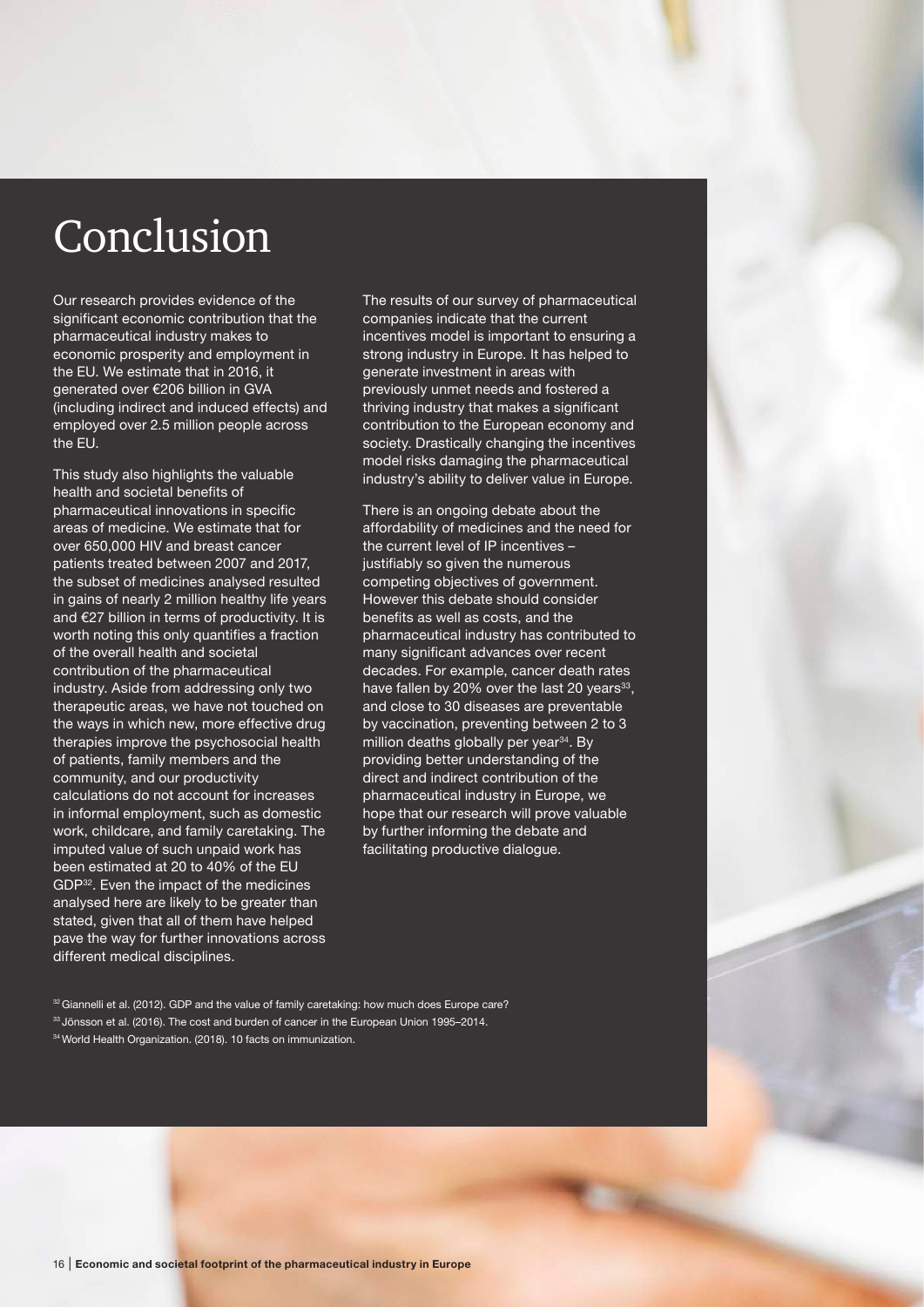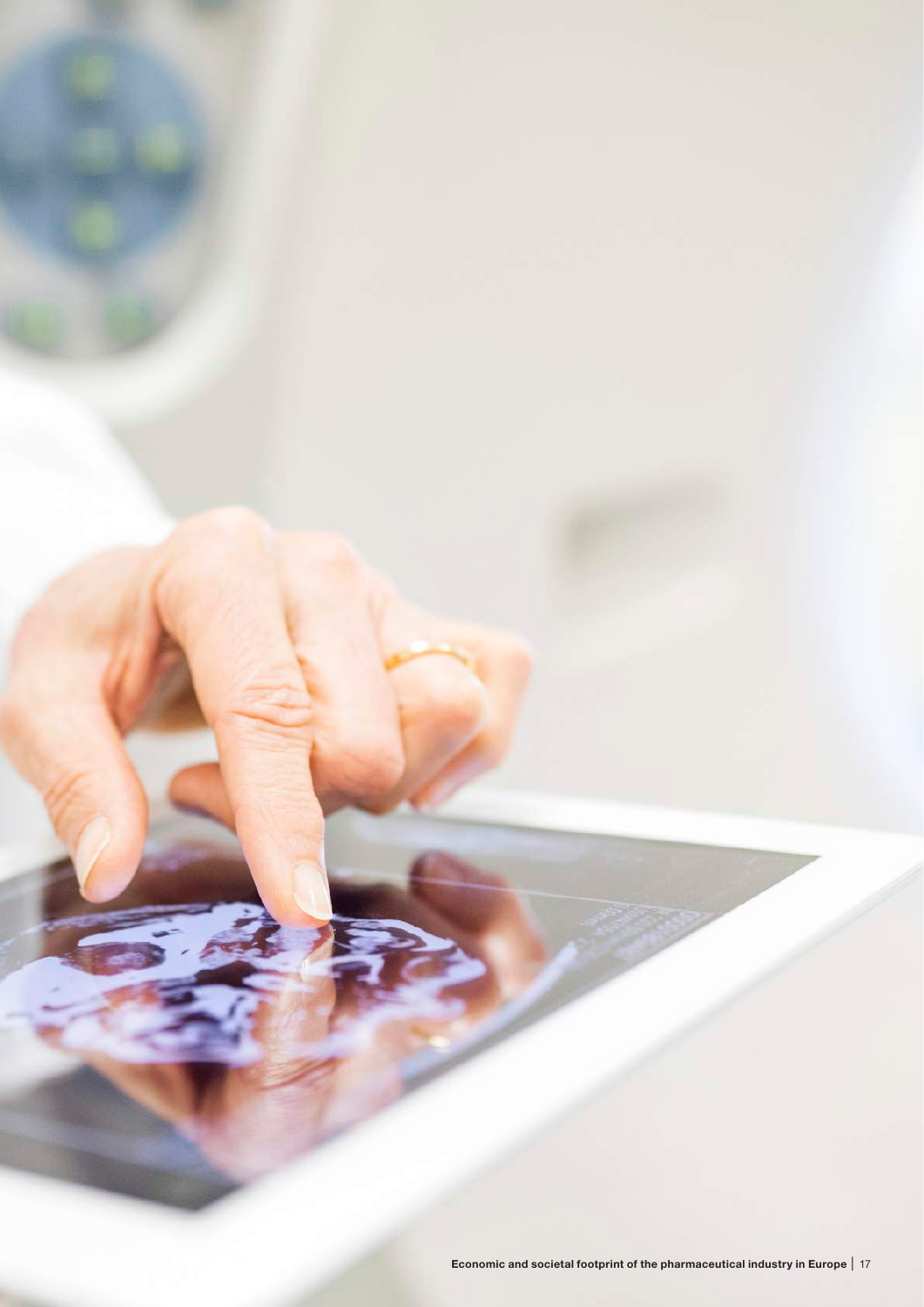## References

- Apifarma (2018). Apifarma holistic perspective on the value of medicines in Portugal.
- BAK Economics AG (2017). The Importance of the Pharmaceutical Industry for Switzerland.
- Beck, E. (1999). Changing cost of English HIV service provision 1996–1997. International Journal of STD & AIDS, 10(6), pp.357-362.
- Burch, L., Smith, C., Anderson, J., Sherr, L., Rodger, A., O'Connell, R., Geretti, A., Gilson, R., Fisher, M., Elford, J., Jones, M., Collins, S., Azad, Y., Phillips, A., Speakman, A., Johnson, M. and Lampe, F. (2016). Socioeconomic status and treatment outcomes for individuals with HIV on antiretroviral treatment in the UK: cross-sectional and longitudinal analyses. The Lancet Public Health, 1(1), pp. e26-e36.
- Charles River Associates (2017). An evaluation of the economic and societal impact of the orphan medicine regulation.
- Darbyshire, J., Foulkes, M., Peto, R., Duncan, W., Babiker, A., Collins, R., Hughes, M., Peto, T. and Walker, S. (2000). Zidovudine (AZT) versus AZT plus didanosine (ddI) versus AZT plus zalcitabine (ddC) in HIV infected adults. Cochrane Database of Systematic Reviews.
- DiMasi, J., Grabowski, H. and Hansen, R. (2016). Innovation in the pharmaceutical industry: New estimates of R&D costs. Journal of Health Economics, 47, pp.20-33.
- Dobson, R. (2005). Trastuzumab halves risk of recurrence of breast cancer in some women. BMJ, 331(7523), pp.986.5.
- Durkee, B., Qian, Y., Pollom, E., King, M., Dudley, S., Shaffer, J., Chang, D., Gibbs, I., Goldhaber-Fiebert, J. and Horst, K. (2016). Cost-Effectiveness of Pertuzumab in Human Epidermal Growth Factor Receptor 2–Positive Metastatic Breast Cancer. Journal of Clinical Oncology, 34(9), pp.902-909.
- Dvortsin, E., Gout-Zwart, J., Eijssen, E., van Brussel, J. and Postma, M. (2016). Comparative Cost-Effectiveness of Drugs in Early versus Late Stages of Cancer; Review of the Literature and a Case Study in Breast Cancer. PLOS ONE, 11(1), p.e0146551.
- European Centre for Disease Prevention and Control. (2018). The benefits of HIV treatment: undetectable means you do not pass on the virus. [online] Available at: https:// ecdc.europa.eu/en/news-events/benefits-hiv-treatmentundetectable-means-you-do-not-pass-virus [Accessed 14 Jun. 2019].
- European Medicines Agency (2016). Report on the 10th anniversary of the SME initiative.
- European Medicines Agency. [online] Available at: https:// www.ema.europa.eu/en [Accessed 14 Jun. 2019].
- Eurostat. [online] Available at: https://ec.europa.eu/eurostat [Accessed 14 Jun. 2019].
- Eurostat (2019). Women in science & technology. Available at: https://ec.europa.eu/eurostat/web/products-eurostatnews/-/EDN-20190211-1 [Accessed 24 June 2019]
- EvaluatePharma (2015). Orphan Drug Report 2015.
- EvaluatePharma (2018). Orphan Drug Report 2018.
- Gabionline.net. (2014). Biosimilars of trastuzumab. [online] Available at: http://www.gabionline.net/Biosimilars/General/ Biosimilars-of-trastuzumab [Accessed 14 Jun. 2019].
- Giannelli, G., Mangiavacchi, L. and Piccoli, L. (2012). GDP and the value of family caretaking: how much does Europe care?. Applied Economics, 44(16), pp.2111-2131.
- Gonzalo, T., García Goñi, M. and Muñoz-Fernández, M. (2009). Socio-economic impact of antiretroviral treatment in HIV patients. An economic review of cost savings after introduction of HAART. AIDS Rev.
- Grunfeld, E. (2004). Family caregiver burden: results of a longitudinal study of breast cancer patients and their principal caregivers. Canadian Medical Association Journal, 170(12), pp.1795-1801.
- IMF International Monetary Fund. [online] Available at: https:// www.imf.org/external/index.htm [Accessed 14 Jun. 2019].
- Institute for Health Metrics and Evaluation. Global Burden of Disease (GBD). [online] Available at: http://www. healthdata.org/gbd [Accessed 14 Jun. 2019].
- International Labour Organization. [online] Available at: https://www.ilo.org/global/lang--en/index.htm [Accessed 14 Jun. 2019].
- Jervelund, C., Jensen, K., Brenøe, S. and Fügemann, H. (2018). Study on the economic impact of supplementary protection certificates, pharmaceutical incentives and rewards in Europe.
- Jönsson, B., Hofmarcher, T., Lindgren, P. and Wilking, N. (2016). The cost and burden of cancer in the European Union 1995–2014. European Journal of Cancer, 66, pp.162-170.
- Juday, T., Correll, T., Anene, A., Broder, M., Ortendahl, J. and Bentley, T. (2013). Cost-effectiveness of the once-daily efavirenz/emtricitabine/tenofovir tablet compared with the once-daily elvitegravir/cobicistat/emtricitabine/tenofovir tablet as first-line antiretroviral therapy in HIV-infected adults in the US. ClinicoEconomics and Outcomes Research, p.437.
- Karnon, J., Kerr, G., Jack, W., Papo, N. and Cameron, D. (2007). Health care costs for the treatment of breast cancer recurrent events: estimates from a UK-based patient-level analysis. British Journal of Cancer, 97(4), pp.479-485.
- Koechlin, F., Konijn, P., Lorenzoni, L. and Schreyer, P. (2014). Comparing Hospital and Health Prices and Volumes Internationally: Results of a Eurostat/OECD Project. OECD Health Working Papers, No. 75.
- Lodi, S. (2014). Delayed HIV diagnosis and initiation of antiretroviral therapy.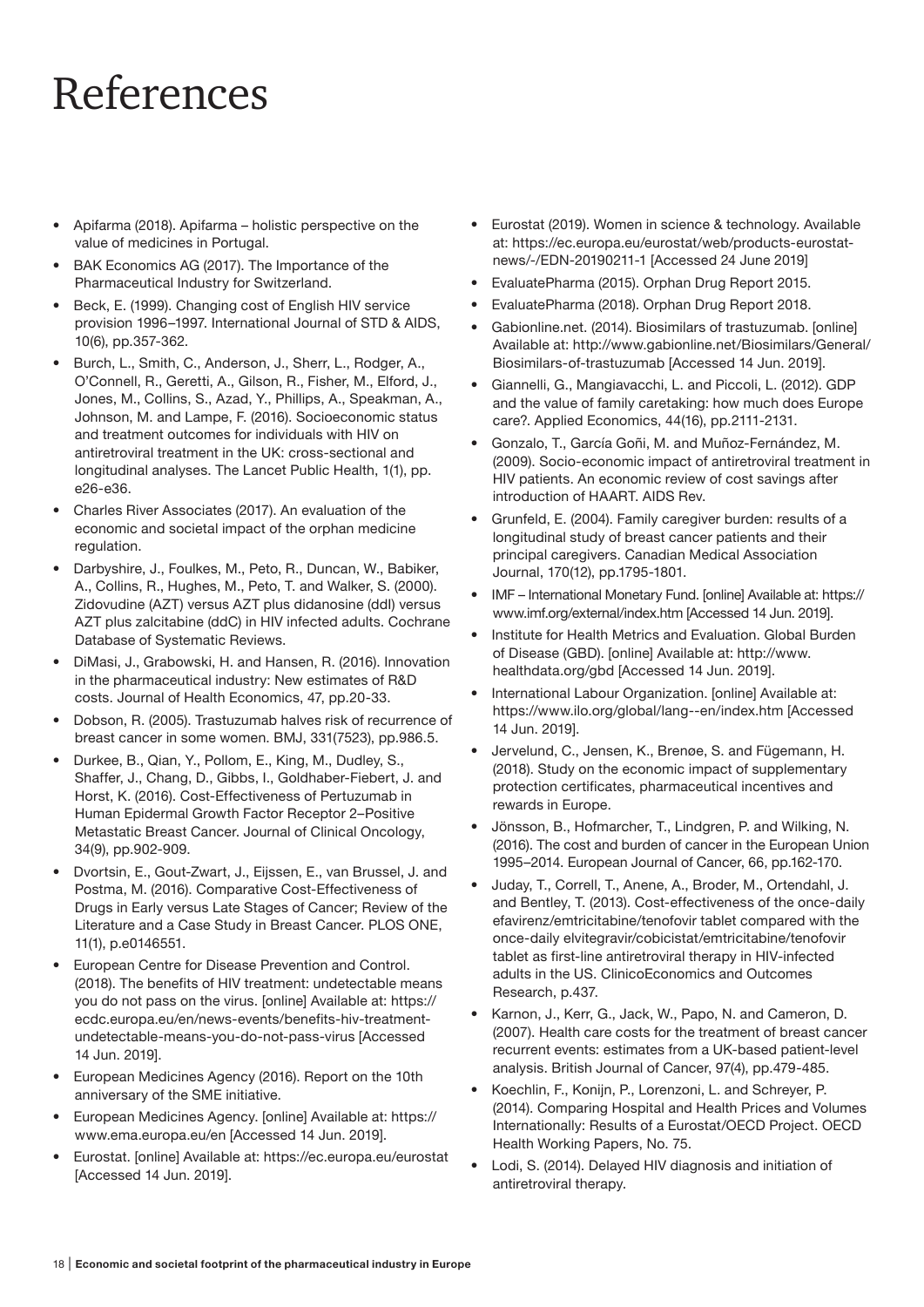- Luengo-Fernandez, R., Leal, J., Gray, A. and Sullivan, R. (2013). Economic burden of cancer across the European Union: a population-based cost analysis. The Lancet Oncology, 14(12), pp.1165-1174.
- Miners, A., Sabin, C., Trueman, P., Youle, M., Mocroft, A., Johnson, M. and Beck, E. (2001). Assessing the costeffectiveness of HAART for adults with HIV in England. HIV Medicine, 2(1), pp.52-58.
- Moiseenko, F., Volkov, N., Bogdanov, A., Dubina, M. and Moiseyenko, V. (2017). Resistance mechanisms to drug therapy in breast cancer and other solid tumors: An opinion. F1000Research, 6, p.288.
- Morel, T., Lhoir, A., Picavet, E., Mariz, S., Sepodes, B., Llinares, J. and Cassiman, D. (2016). The orphan drug pipeline in Europe. Nature Reviews Drug Discovery, 15(6), pp.376-376.
- NERA Economic Consulting (2007). Key Factors in Attracting Internationally Mobile Investments by the Research Based Pharmaceutical Industry.
- Nerenz, D., Liu, Y., Williams, K., Tunceli, K. and Zeng, H. (2011). A simulation model approach to analysis of the business case for eliminating health care disparities. BMC Medical Research Methodology, 11(1).
- NHS UK. What is the life expectancy for someone with HIV?. [online] Available at: https://www.nhs.uk/commonhealth-questions/sexual-health/what-is-the-life-expectancyfor-someone-with-hiv/[Accessed 14 Jun. 2019].
- NICE. (2012). Lapatinib or trastuzumab in combination with an aromatase inhibitor for the firstline treatment of metastatic hormone receptor-positive breast cancer that overexpresses HER2. [online] Available at: https://www. nice.org.uk/guidance/ta257/resources/lapatinib-ortrastuzumab-in-combination-with-an-aromatase-inhibitorfor-the-firstline-treatment-of-metastatichormonereceptorpositive-breast-cancer-thatoverexpresses-her2-pdf-82600496564677 [Accessed 14 Jun. 2019].
- NICE. (2016). Routine preoperative tests for elective surgery. [online] Available at: https://www.nice.org.uk/ guidance/ng45 [Accessed 14 Jun. 2019].
- NICE. (2017). Palbociclib with an aromatase inhibitor for previously untreated, hormone receptor-positive, HER2 negative, locally advanced or metastatic breast cancer. [online] Available at: https://www.nice.org.uk/guidance/ ta495 [Accessed 14 Jun. 2019].
- NICE. (2017). Ribociclib with an aromatase inhibitor for previously untreated, hormone receptor-positive, HER2 negative, locally advanced or metastatic breast cancer. [online] Available at: https://www.nice.org.uk/guidance/ ta496 [Accessed 14 Jun. 2019].
- NICE. (2017). Trastuzumab emtansine for treating HER2 positive advanced breast cancer after trastuzumab and a taxane. [online] Available at: https://www.nice.org.uk/ guidance/ta458 [Accessed 14 Jun. 2019].
- NICE. (2019). Pertuzumab for adjuvant treatment of HER2 positive early stage breast cancer. [online] Available at: https:// www.nice.org.uk/guidance/ta569 [Accessed 14 Jun. 2019].
- Porter, M. (2000). Location, Competition, and Economic Development: Local Clusters in a Global Economy. Economic Development Quarterly, 14(1), pp.15-34.
- Promundo (2019). State of the World's Fathers: unlocking the power of men's care.
- Public Health England (2016). HIV in the UK.
- PubMed NCBI. [online] Available at: https://www.ncbi.nlm. nih.gov/pubmed/[Accessed 14 Jun. 2019].
- PwC UK (2017). The economic contribution of the UK Life Sciences industry.
- Roche (2006). Achieving Clinical Excellence in the Adjuvant Treatment of HER2 Positive Breast Cancer.
- Slamon, D., Leyland-Jones, B., Shak, S., Fuchs, H., Paton, V., Bajamonde, A., Fleming, T., Eiermann, W., Wolter, J., Pegram, M., Baselga, J. and Norton, L. (2001). Use of Chemotherapy plus a Monoclonal Antibody against HER2 for Metastatic Breast Cancer That Overexpresses HER2. New England Journal of Medicine, 344(11), pp.783-792.
- Sledge, G., Mamounas, E., Hortobagyi, G., Burstein, H., Goodwin, P. and Wolff, A. (2014). Past, Present, and Future Challenges in Breast Cancer Treatment. Journal of Clinical Oncology, 32(19), pp.1979-1986.
- Staessens, L., Vermeersch, S., Demeester, R. and Annemans, L. (2017). Genvoya cost-effectiveness for first-line HIV treatment. [online] Available at: http://www. breach-hiv.be/media/docs/BREACHSympo2017/ BREACHPosters2017/15DELGenvoyaPoster171110.pdf [Accessed 14 Jun. 2019].
- Treskova, M., Kuhlmann, A., Bogner, J., Hower, M., Heiken, H., Stellbrink, H., Mahlich, J., Schulenburg, J. and Stoll, M. (2016). Analysis of contemporary HIV/AIDS health care costs in Germany. Medicine, 95(26), p.e3961.
- Verbooy, K., Wagener, M., Kaddouri, M., Roelofs, P., Miedema, H., van Gorp, E., Brouwer, W. and van Exel, J. (2018). Are people living with HIV less productive at work?. AIDS Care, 30(10), pp.1265-1272.
- Weekes, C. (2018). EU study shows pharma incentives must strike a balance. [online] Pinsent Masons. Available at: https://www.pinsentmasons.com/out-law/news/eu-studypharma-incentives-balance [Accessed 14 Jun. 2019].
- World Health Organization. (2018). 10 facts on immunization. [online] Available at: https://www.who.int/features/factfiles/ immunization/en/[Accessed 14 Jun. 2019].
- World Input-Output Database. [online] Available at: http:// www.wiod.org/home [Accessed 14 Jun. 2019].